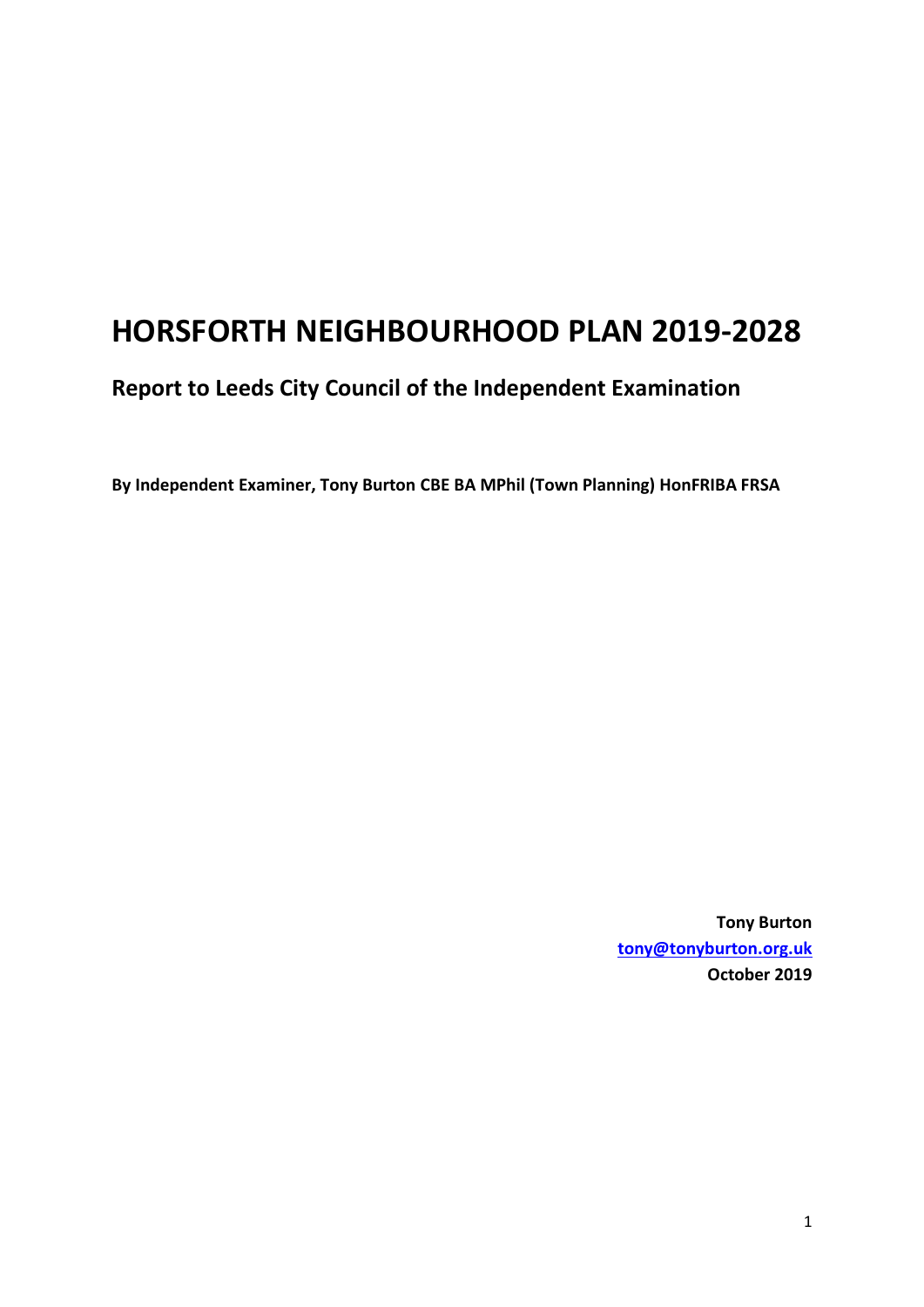# **Contents**

| 1. | <b>Executive Summary</b>                                | 3  |
|----|---------------------------------------------------------|----|
| 2. | Introduction                                            | 4  |
| 3. | Compliance with matters other than the Basic Conditions | 7  |
|    | Qualifying body                                         | 7  |
|    | Neighbourhood Area                                      | 7  |
|    | Land use issues                                         | 7  |
|    | Plan period                                             | 8  |
|    | <b>Excluded development</b>                             | 8  |
| 4. | Consultation                                            | 9  |
| 5. | General comments on the Plan's presentation             | 11 |
|    | Vision and Objectives                                   | 11 |
|    | Other issues                                            | 11 |
| 6. | Compliance with the Basic Conditions                    | 13 |
|    | National planning policy                                | 13 |
|    | Sustainable development                                 | 14 |
|    | Development plan                                        | 14 |
|    | <b>Strategic Environmental Assessment</b>               | 15 |
|    | <b>Habitats Regulations Assessment</b>                  | 15 |
|    | Other European obligations                              | 16 |
| 7. | Detailed comments on the Plan policies                  | 17 |
|    | <b>Green Environment</b>                                | 17 |
|    | The Built Environment                                   | 20 |
|    | Housing                                                 | 25 |
|    | <b>Employment and Shopping</b>                          | 28 |
|    | <b>Community Facilities and Services</b>                | 31 |
|    | <b>Traffic and Transport</b>                            | 33 |
| 8. | Recommendation and Referendum Area                      | 38 |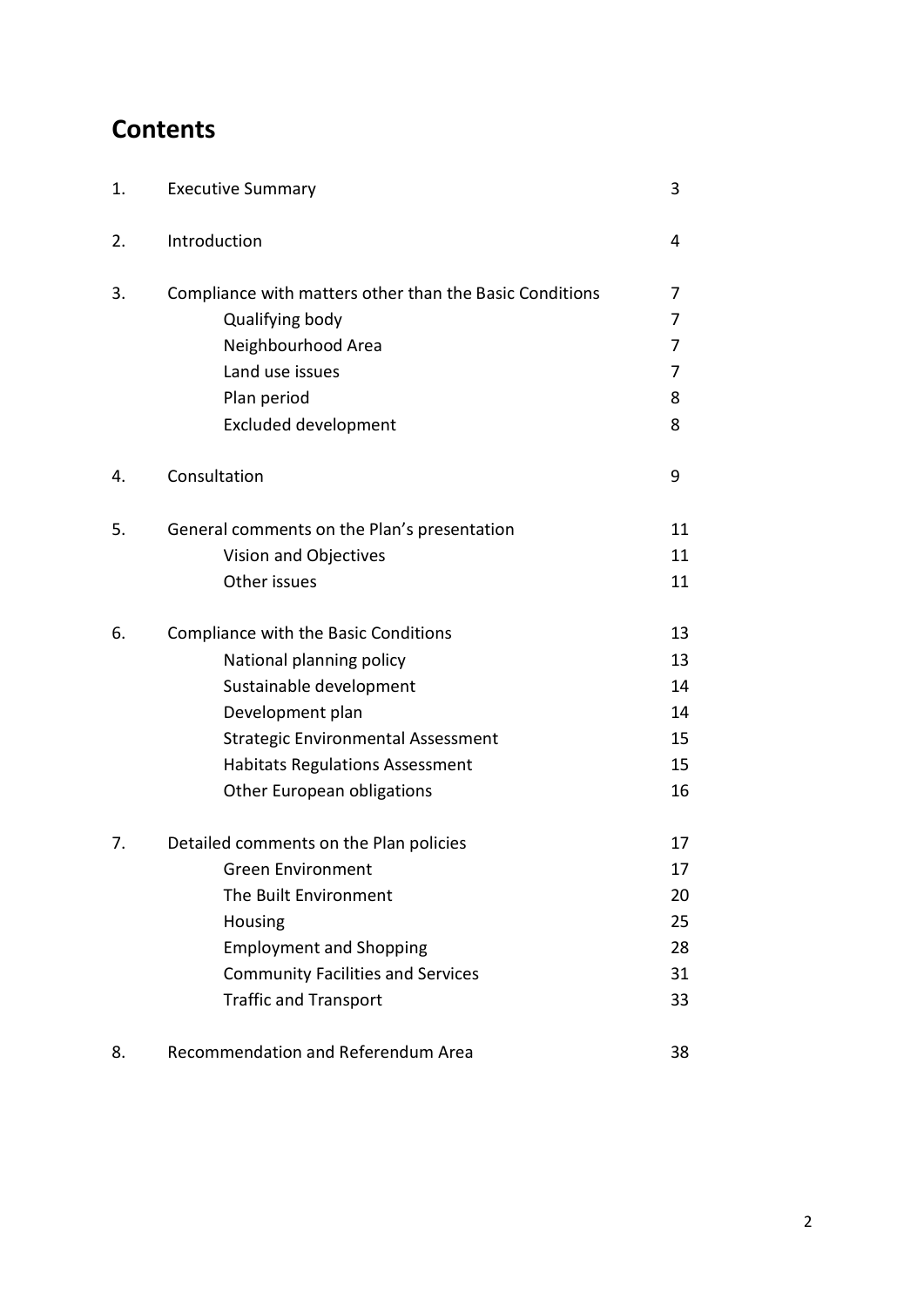## **1. Executive Summary**

1. I was appointed by Leeds City Council with the support of Horsforth Town Council to carry out the independent examination of the Horsforth Neighbourhood Plan.

2. I undertook the examination by reviewing the Plan documents and written representations, and by making an unaccompanied visit to the Neighbourhood Area.

3. I consider the Plan to be an adequate expression of the community's views and ambitions for Horsforth. It is based on an effective programme of public consultation which has informed a Vision and ten Objectives for the Neighbourhood Area. These are translated into planning policies dealing with issues distinct to the locality. They are supported by other aspirations which go beyond the scope of the neighbourhood plan, including a programme of "community actions" and a project delivery plan. The Plan is supported by a Consultation Statement, Basic Conditions Statement, a Sustainability Assessment and screening reports for Strategic Environmental Assessment and Habitats Regulations Assessment. There is significant supporting evidence provided on most aspects of the Plan, including primary evidence produced during the Plan's preparation. There is a detailed Policy Proposals Map also provided online and there is good evidence of community support and the involvement of the local planning authority.

4. I have considered the 14 representations made on the submitted Plan and addressed them in this report as appropriate.

5. Subject to the recommended modifications set out in this report I conclude that the Horsforth Neighbourhood Plan meets all the necessary legal requirements, including satisfying the Basic Conditions. I make a small number of additional recommendations.

6. I recommend that the modified Plan should proceed to Referendum and that this should be held within the Neighbourhood Area.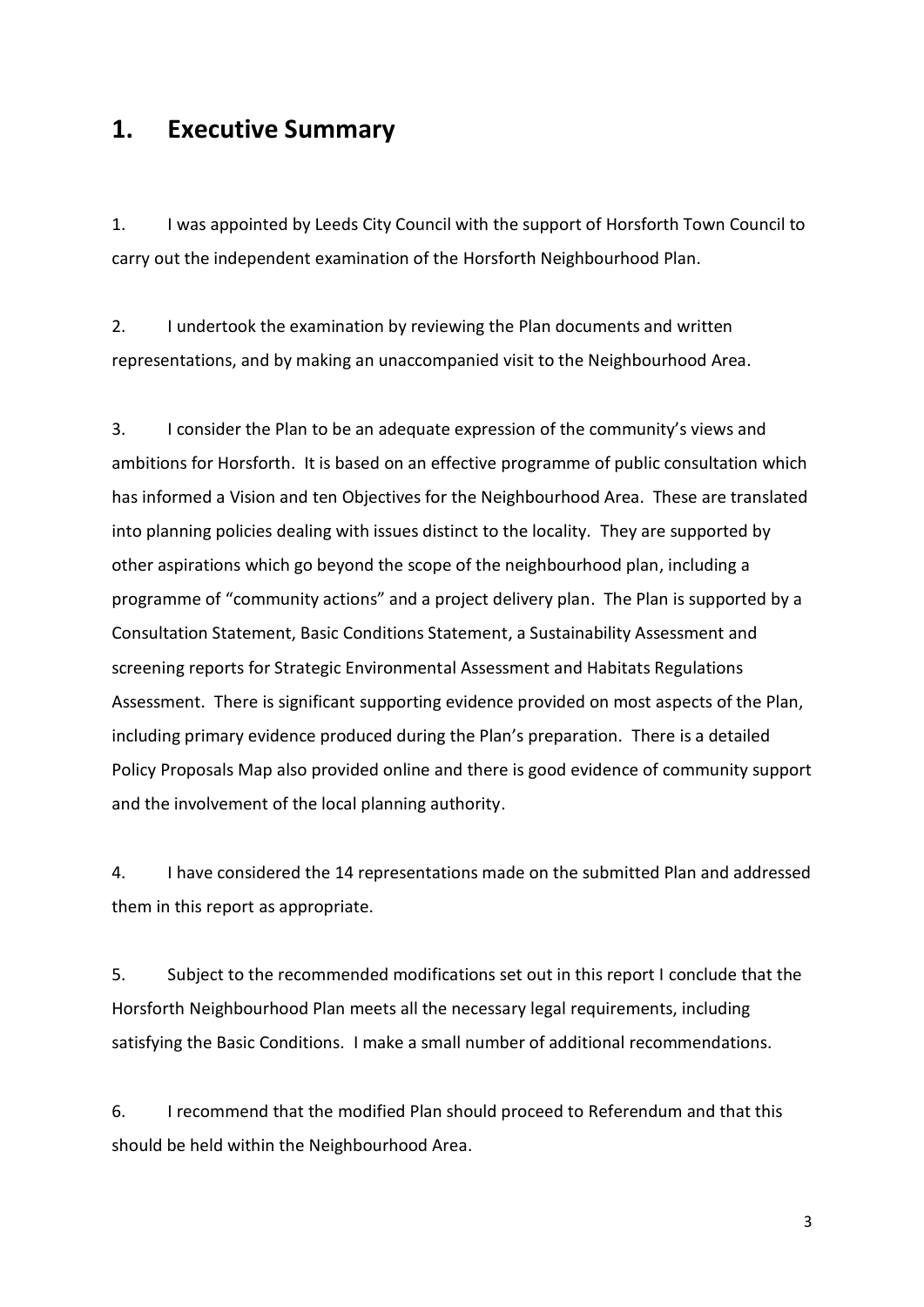## **2. Introduction**

7. This report sets out the findings of my independent examination of the Horsforth Neighbourhood Plan. The Plan was submitted to Leeds City Council by Horsforth Town Council as the Qualifying Body.

8. I was appointed as the independent examiner of the Horsforth Neighbourhood Plan by Leeds City Council with the agreement of Horsforth Town Council. My selection was facilitated by the Neighbourhood Planning Independent Examiner Referral Service.

9. I am independent of both Horsforth Town Council and Leeds City Council. I do not have any interest in any land that may be affected by the Plan. I possess the appropriate qualifications and experience to undertake this role.

10. My role is to examine the Neighbourhood Plan and recommend whether it should proceed to referendum. A recommendation to proceed is predicated on the Plan meeting all legal requirements as submitted or in a modified form, and on the Plan addressing the required modifications recommended in this report.

11. As part of this process I must consider whether the submitted Plan meets the Basic Conditions as set out in paragraph 8(2) of Schedule 4B of the Town and Country Planning Act 1990. To comply with the Basic Conditions, the Plan must:

- have regard to national policies and advice contained in guidance issued by the Secretary of State; and
- contribute to the achievement of sustainable development; and
- be in general conformity with the strategic policies of the development plan in the area; and
- be compatible with European Union (EU) and European Convention on Human Rights (ECHR) obligations, including the Conservation of Habitats and Species Regulations 2017.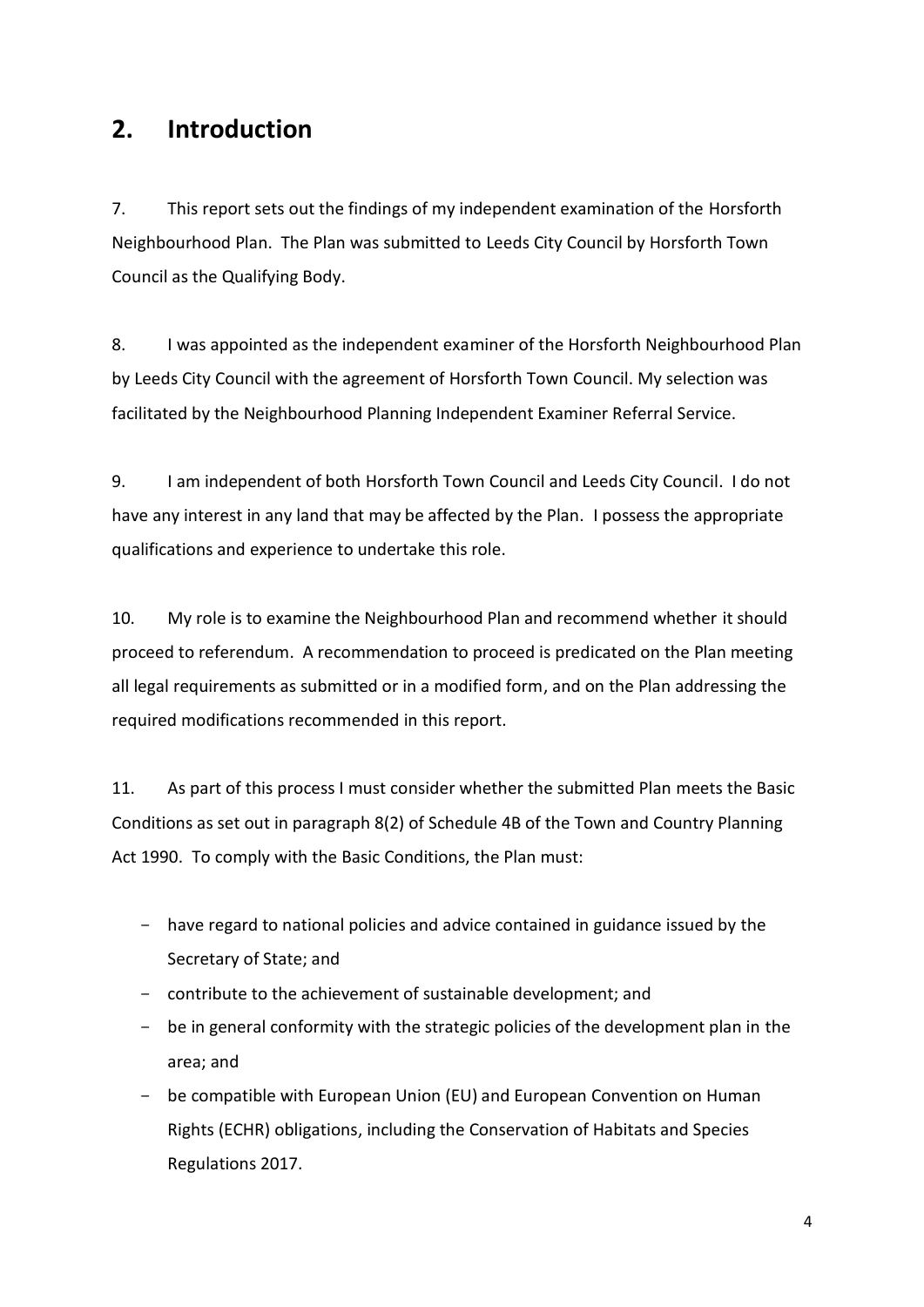12. I am also required to make a number of other checks under paragraph 8(1) of Schedule 4B of the Town and Country Planning Act 1990.

13. In undertaking this examination I have considered the following documents as the most significant in arriving at my recommendations:

- the submitted Horsforth Neighbourhood Plan
- the Basic Conditions Statement
- the Statement of Community Consultation
- the Sustainability Assessment
- the Strategic Environmental Assessment and Habitats Regulations Assessment screening reports and responses
- relevant parts of the development plan for Leeds comprising Leeds City Council Core Strategy (2014), Leeds Site Allocations Plan (2019), Leeds Unitary Development Plan Review (volumes 1 & 2) (2006) and Local Development Framework Policies Map (2018). The Leeds Core Strategy Selective Review was adopted at a late stage in the Examination. This was not material to my assessment.
- representations made on the submitted neighbourhood plan
- relevant material held on the Horsforth Town Council and Leeds City Council websites
- National Planning Policy Framework
- Planning Practice Guidance
- relevant Ministerial Statements

14. The Horsforth Neighbourhood Plan was submitted in May 2019 and the National Planning Policy Framework (2018, updated) applies for the purposes of my examination.

15. Having considered the documents provided and the representations on the submitted Plan I was satisfied that the examination could be undertaken by written representations without the need for a public hearing.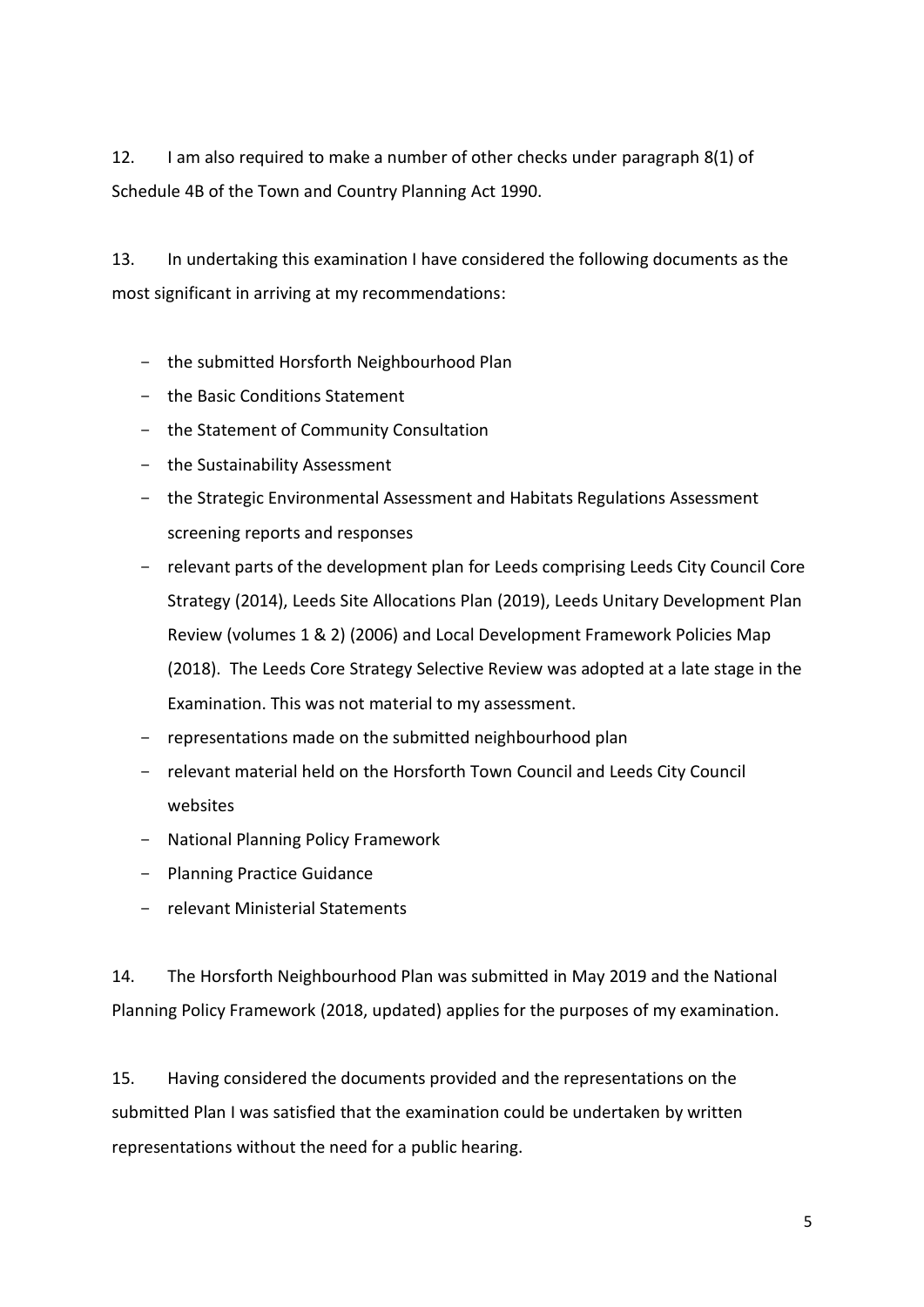16. I carried out an unaccompanied visit to the Neighbourhood Area during a September weekend. I visited the main locations identified on the Policy Proposals Map, including the housing sites and the proposed changes to the Character Area boundaries (including the addition of Upper West End Lane/Southway Estate), proposed Local Green Spaces, proposed Local Heritage Areas and proposed undesignated heritage assets. I also visited the local centres and their car parks and the campus of Leeds Trinity University.

17. Throughout this report my recommended modifications are bulleted. Where modifications to policies are recommended they are highlighted in **bold** print with new wording in "speech marks". Modifications are also recommended to some parts of the supporting text. These modifications are numbered from M1. A number of modifications are not essential for the Plan to meet the Basic Conditions and these are indicated by [square brackets]. These optional modifications are numbered from OM1

18. Producing the Horsforth Neighbourhood Plan has clearly involved significant effort over seven years led by the Neighbourhood Plan Working Group. There has been significant community involvement. There is evidence of good collaboration with Leeds City Council and this will continue to be important in ensuring delivery of the Plan. The evident commitment of all those who have worked so hard over a long period of time to prepare the Plan is to be commended and I would like to thank all those at Leeds City Council and Horsforth Town Council who have supported this examination process.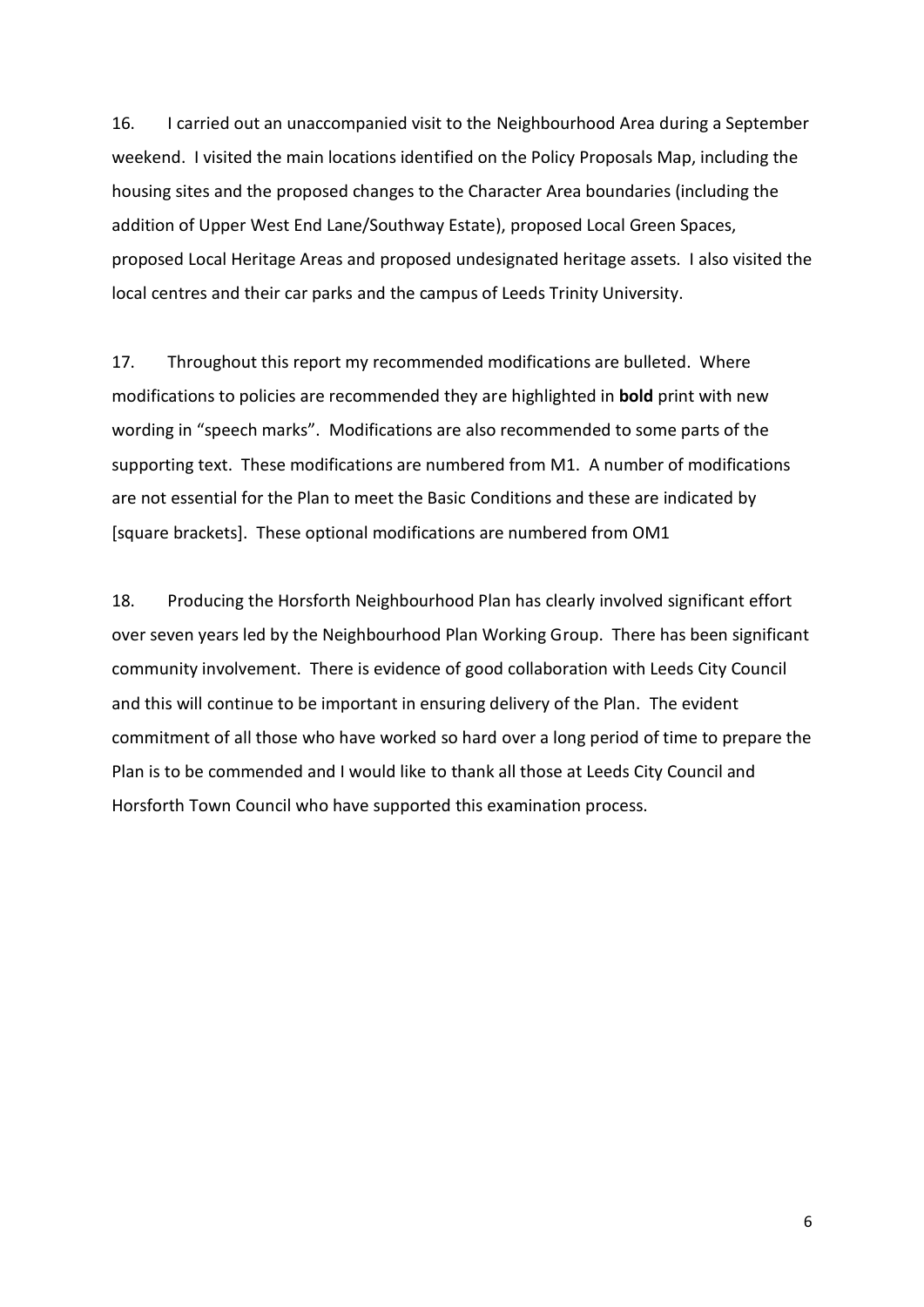# **3. Compliance with matters other than the Basic Conditions**

19. I am required to check compliance of the Plan with a number of matters.

### Qualifying body

20. I am satisfied that the Plan has been prepared by a suitable Qualifying Body  $-$ Horsforth Town Council – which being a town council is the only organisation that can prepare a neighbourhood plan for the area.

### Neighbourhood Area

21. I am satisfied that the Plan relates to the development and use of land for a designated neighbourhood area and that this does not overlap with any other designated neighbourhood area. The Horsforth Neighbourhood Area was agreed by Leeds City Council on 16 July 2013. It covers the whole of Horsforth civil parish area plus an additional unparished area to the east which serves to provide an appropriate physical barrier along the Leeds-Harrogate railway line. The Statement of Community Consultation erroneously states that the neighbourhood area was designated in February 2013 – this was the date of application.

 OM1 - [Correct the date of designation of the neighbourhood area to July 2013 in the Statement of Community Consultation]

22. A map of the neighbourhood area is included in the Plan. This is not of sufficient quality that the location of the boundary can be determined. The Policy Proposals Map provides an appropriately detailed mapping base for the neighbourhood area.

OM2 - [Provide a link to the Policy Proposals Map in relation to Map 1]

## Land use issues

23. I am satisfied that the Plan's policies relate to relevant land use planning issues. It addresses a significant number of issues which do not relate directly to the development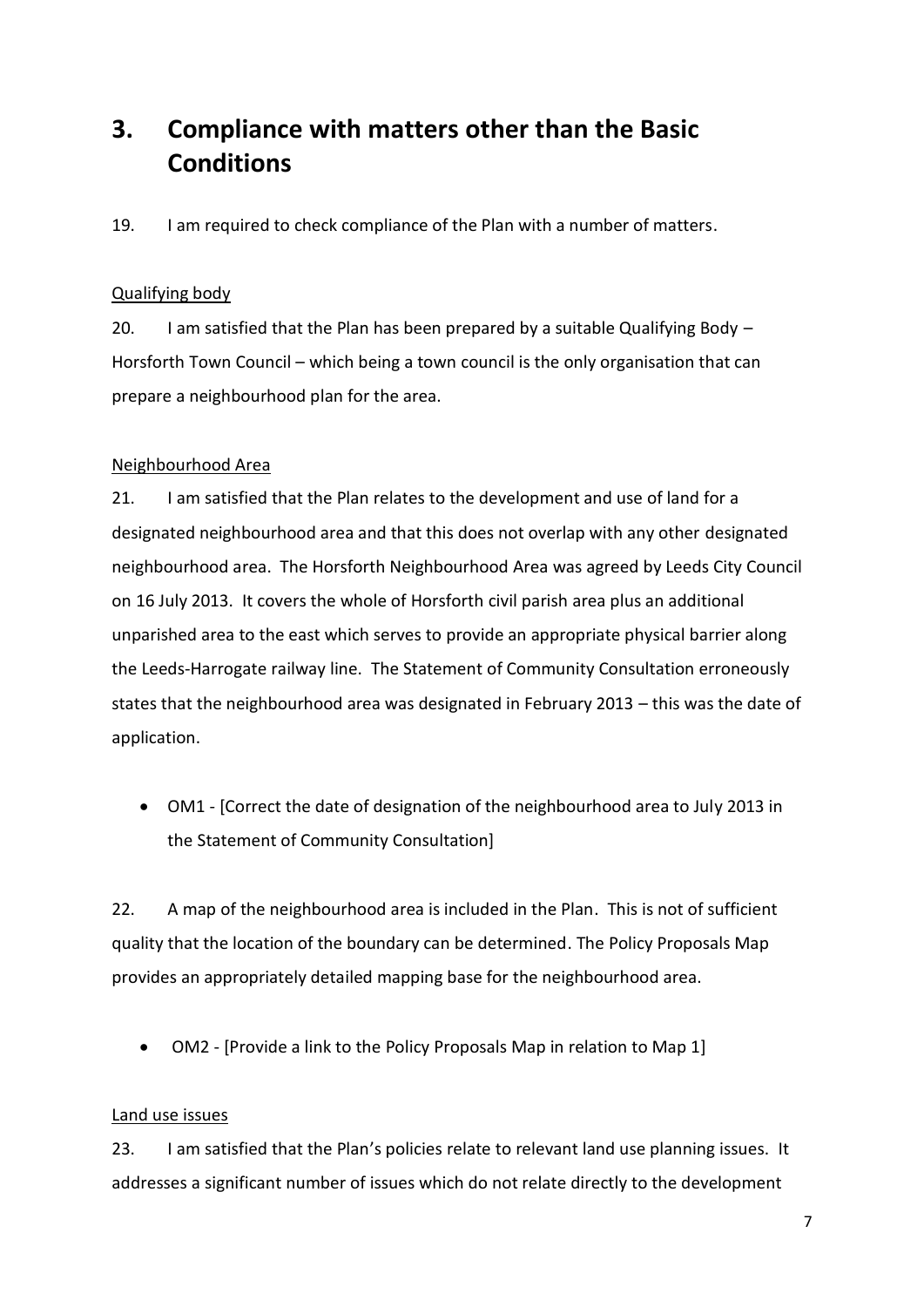and use of land. These are readily distinguished from the Plan's policies and usually identified as being addressed through "Community Actions". This is an appropriate response to dealing with the range of issues raised through the preparation of the neighbourhood plan which cannot be addressed directly in planning policy.

#### Plan period

24. The period of the neighbourhood plan is stated as being from 2019 – 2028 on the cover of the Plan. This is also the length of period considered by the Plan's Vision and its consideration of the need for new housing in section 4.3. The Statement of Community Consultation and the Sustainability Assessment both erroneously refer to a period of 2019 – 2018.

 OM3 - [Correct the plan period in the Statement of Community Consultation and the Sustainability Assessment to 2019 – 2028]

## Excluded development

25. I am satisfied that the neighbourhood plan makes no provisions for excluded development (such as national infrastructure, minerals extraction or waste).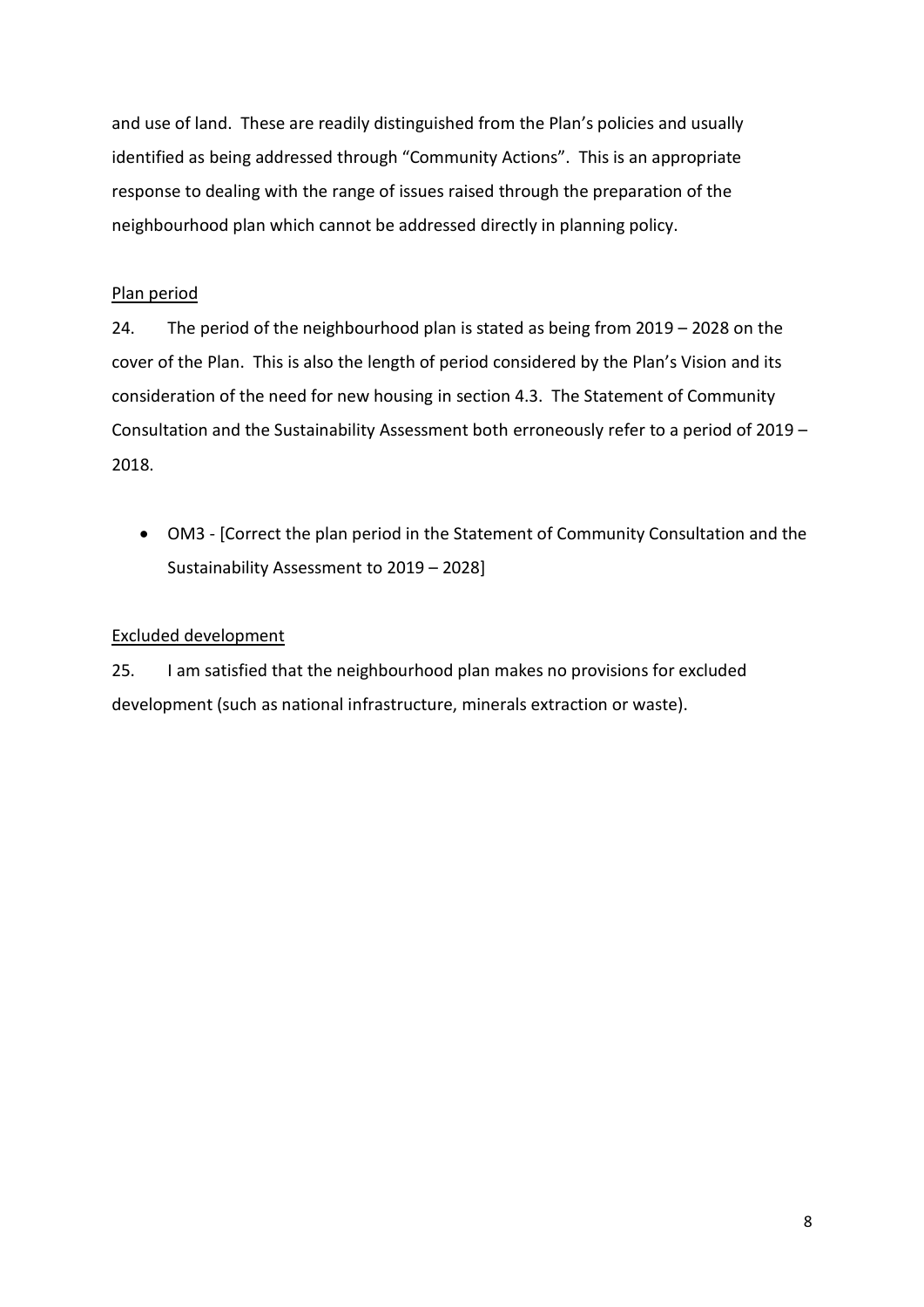## **4. Consultation**

26. I have reviewed the Statement of Community Consultation and relevant information provided on the Horsforth Neighbourhood Plan website, including a significant number of appendices. This provides a clear record of the extensive consultation process undertaken in preparing the Plan.

27. The consultation process was managed by a Neighbourhood Plan Working Group that was open to interested individuals and comprised a mix of residents and town councillors.

28. An appropriate range of "*target consultees"* was identified by the Working Group. This included a number of businesses and the required statutory and other consultees.

29. Public consultation on the neighbourhood plan was achieved through a range of techniques including a website, questionnaire, presentations, leaflets, promotional banners and mailings. Seven stages of consultation have been identified, including focused consultation on housing and proposed site allocations. Resident questionnaires generated up to 1200 responses and over 100 businesses provided responses. Landowners affected by specific policies were consulted. The pre-submission consultation generated over 150 responses. These represent reasonable response rates.

30. Appendix 11 provides a summary table of the issues raised through pre-submission consultation and how these have been addressed in finalising the Plan. There is evidence of the Plan being amended in response to consultation feedback.

31. 14 representations have been made on the submitted Plan including six from individuals and others from statutory bodies, landowners and other interests. These are addressed later in this report.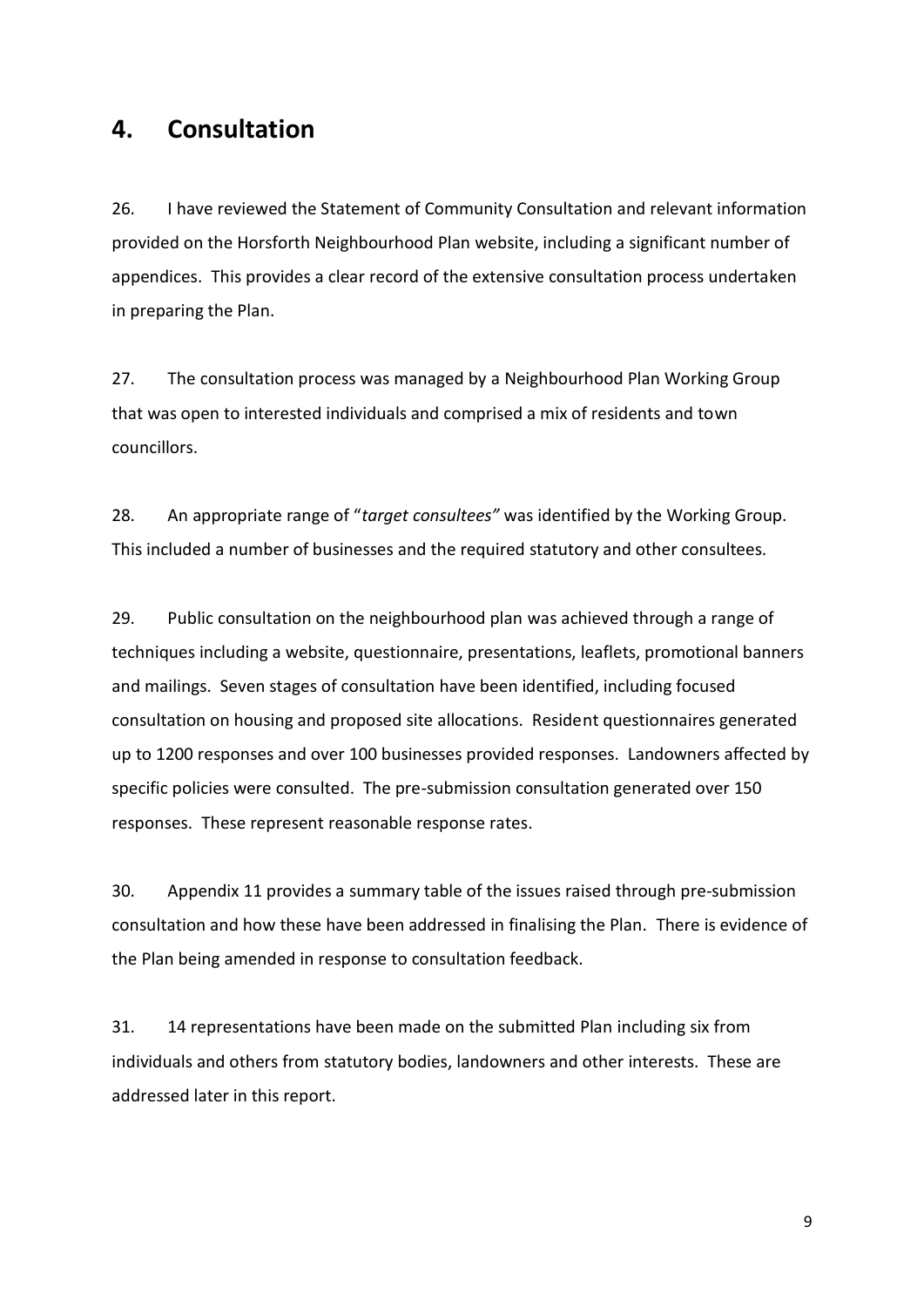32. I am satisfied with the evidence of the public consultation undertaken in preparing the Plan over a long period of time. The Plan has been subject to wide public consultation at different stages in its development. The process has allowed community input to shape the Plan as it has developed and as proposals have been firmed up. The local planning authority has been engaged throughout the process.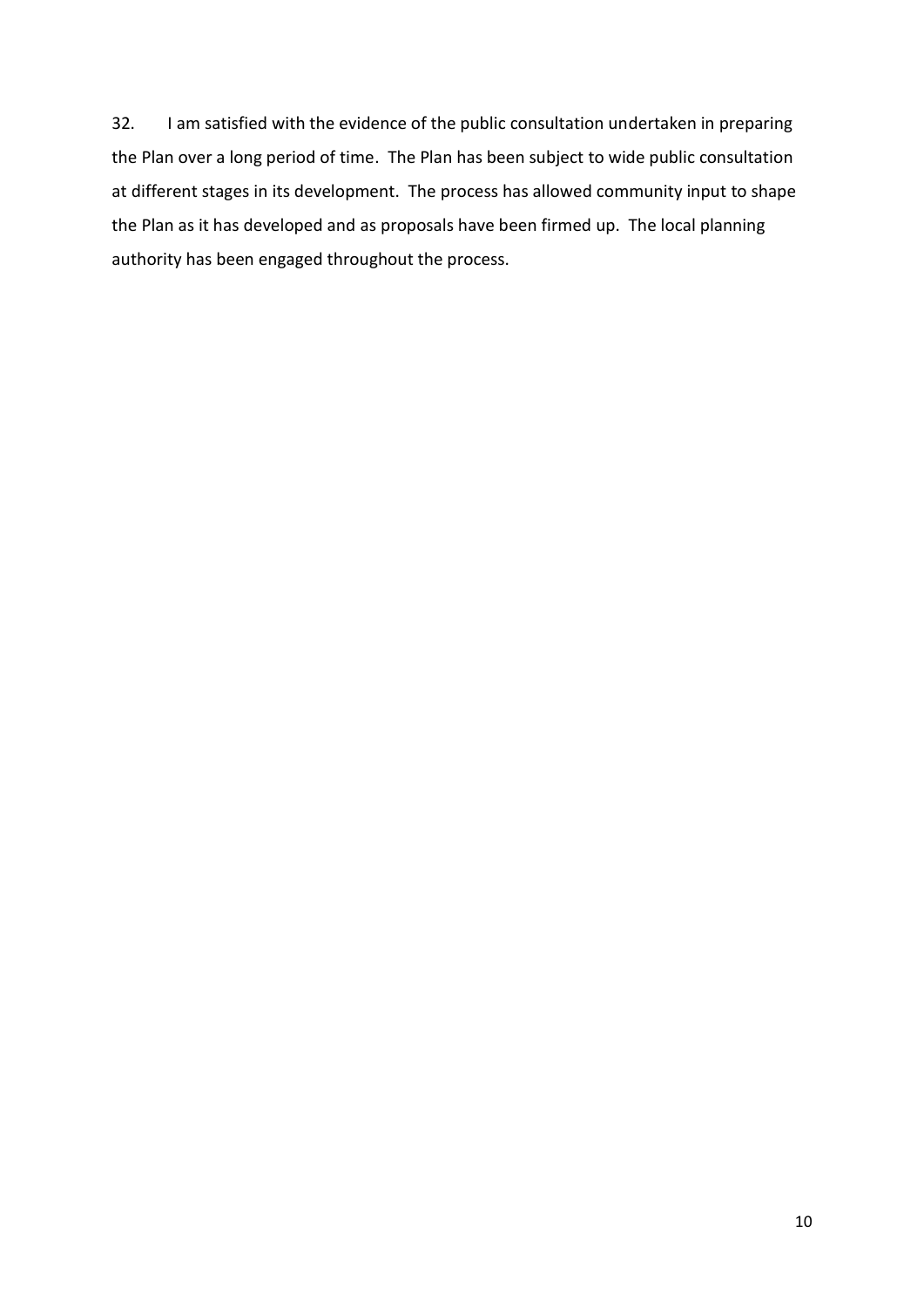## **5. General comments on the Plan's presentation**

## Vision and Objectives

33. I have reviewed the Vision and the ten Objectives which structure the 28 Policies in the Plan. The Vision takes a positive approach to accommodating development which respects the area and is accompanied by necessary infrastructure. It reflects the feedback received through consultation. The approach is supportive of sustainable development.

34. The policies are distinguished from the rest of the Plan by the use of tinted boxes and *"Policy"* in the title. I am satisfied they are clearly differentiated from other aspects of the Plan.

#### Other issues

35. The bulk of the evidence base for the Plan is provided online and it is presented together in a single schedule.

36. The Plan includes a number of maps and these are of varying quality. A high quality Policy Proposals Map is provided, including online, and this should be referenced alongside other relevant maps. Specific issues of clarity are addressed in the comments below on specific policies.

 M1 - Use high definition map images at an appropriate scale throughout the Plan and provide a link to the Policy Proposals Map

37. The Plan is well structured and presented with a comprehensive Contents and an appropriate hierarchy of headings except in Section 4.3 where the individual sites (commencing with "*Brownberrie Lane*") should be subservient to the section heading *"Housing Sites – Development Requirements and Aspirations"*. The second subsection in Section 4.6 should also be corrected in the Contents to reference equestrian provision.

OM4 - [Amend the hierarchy of headings in Section 4.3 addressing individual sites]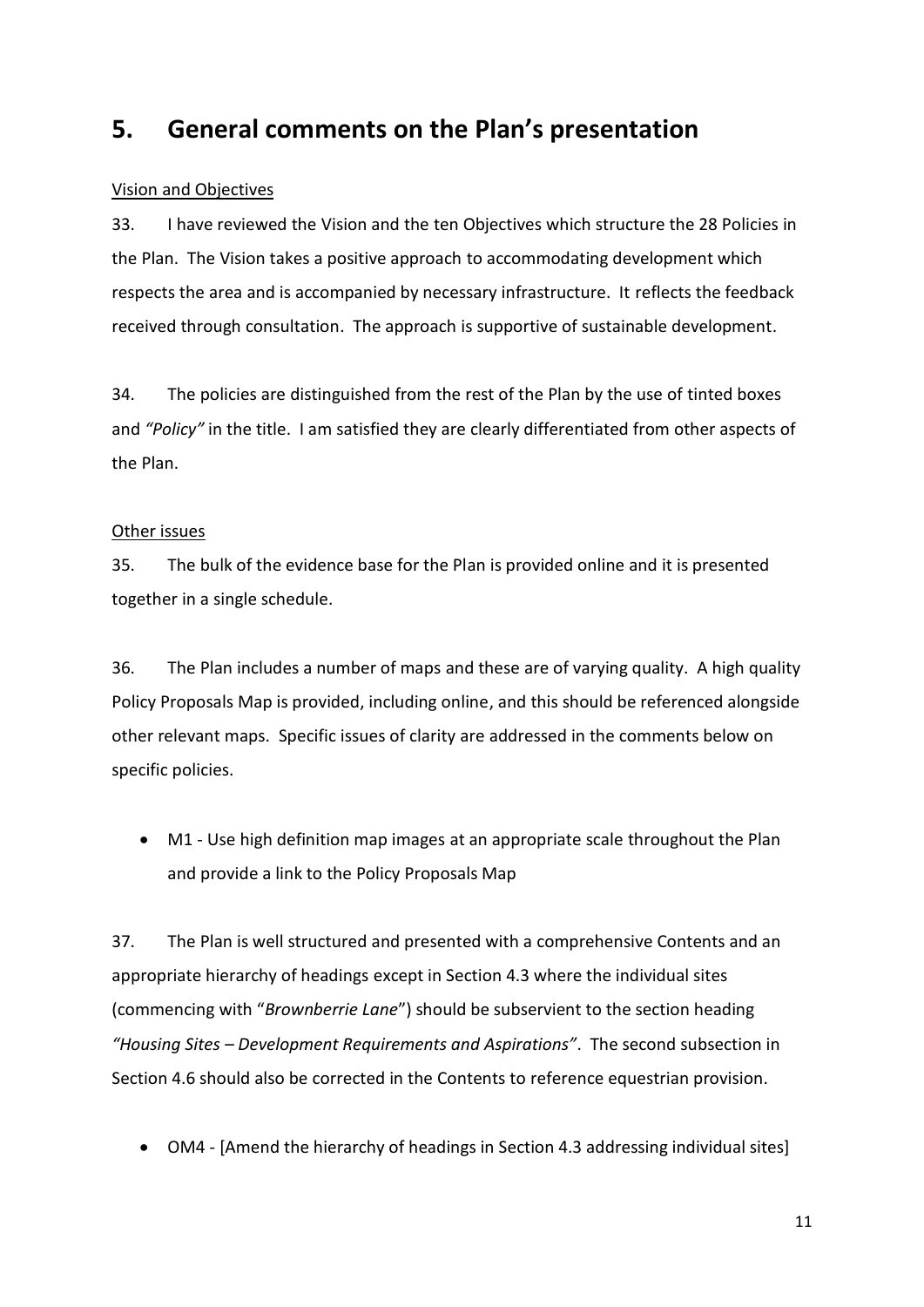OM5 - [Amend the second subsection of Section 4.6 in the Contents to read "Improved Cycling, Walking and Equestrian Provision"]

38. The presentation of separate considerations within a number of policies is inconsistent and makes various use of letters (c) ), dashes (-) and bullets ( $\bullet$ ).

OM6 - [Be consistent in the presentation of policy considerations]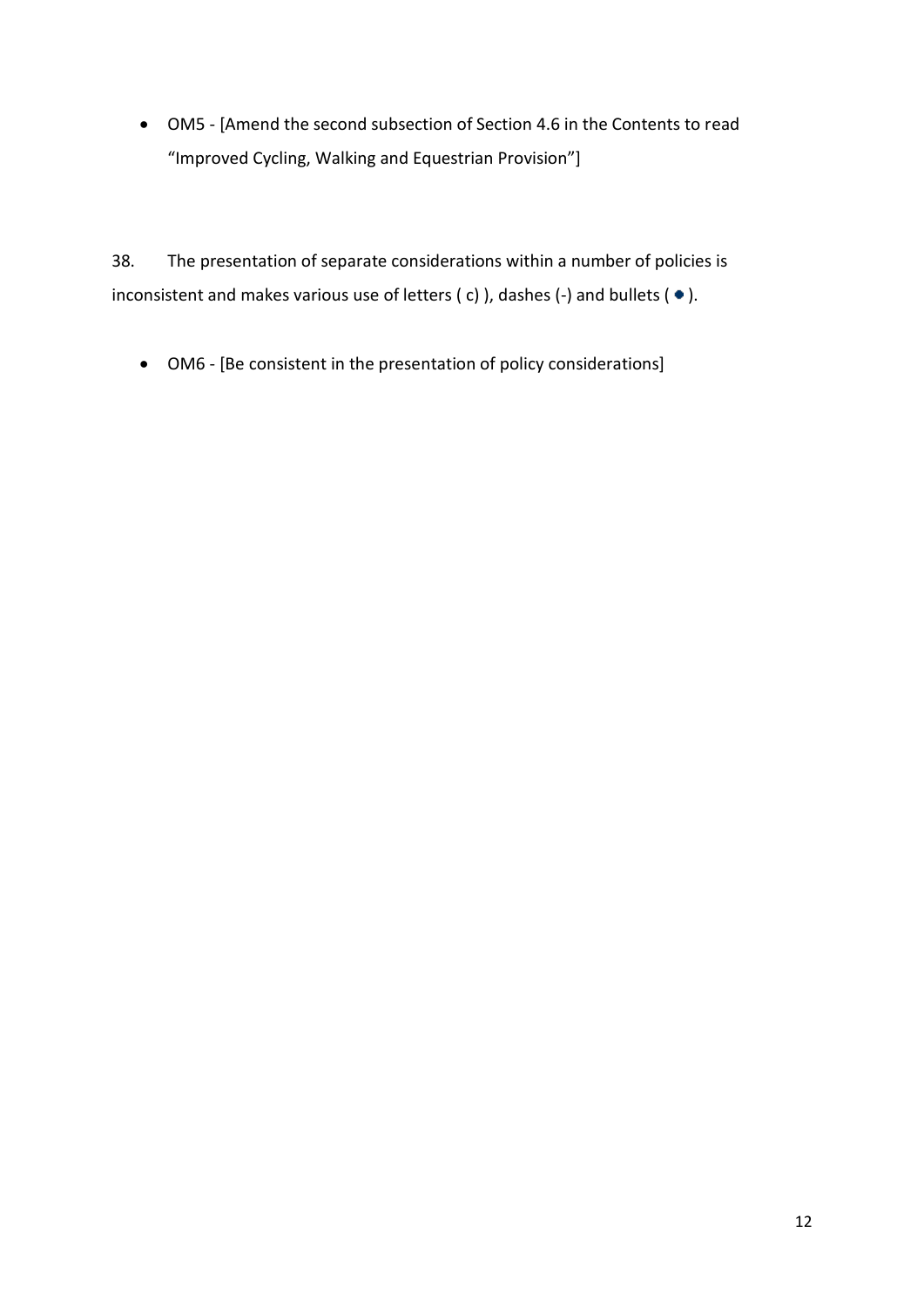## **6. Compliance with the Basic Conditions**

## National planning policy

39. The Plan is required to "*have regard*" to national planning policies and advice. This is addressed in the Basic Conditions statement which relates the Plan's policies to the National Planning Policy Framework (NPPF) (February 2019).

40. The Basic Conditions statement provides a table testing compatibility of each of the Plan's policies with relevant sections of the National Planning Policy Framework. This concludes that *"clear regard"* has been given to the NPPF.

41. There are some areas where the drafting of the Plan's policies needs to be amended in order to meet the National Planning Policy Framework's requirement for plans to provide a clear framework within which decisions on planning applications can be made. The policies should give a clear indication of how a decision-maker should react to a development proposal (paragraph 16). It is also important for the Plan to address the requirement expressed in Planning Practice Guidance that "*A policy in a neighbourhood plan should be clear and unambiguous. It should be drafted with sufficient clarity that a decision maker can apply it consistently and with confidence when determining planning applications. It should be concise, precise and supported by appropriate evidence. It should be distinct to reflect and respond to the unique characteristics and planning context of the specific neighbourhood area for which it has been prepared*." (NPPG Paragraph: 041 Reference ID: 41-041-20140306). The Plan's policies do not always meet these requirements and a number of recommended changes are made as a result.

42. Generally, the Plan has regard to national planning policies and guidance but there are exceptions set out in my comments below. These cover both conflicts with national planning policy and the need for some policies to be more clearly expressed and/or evidenced.

43. I am satisfied that the Plan meets this Basic Condition other than where identified in my detailed comments and recommendations on the Plan policies.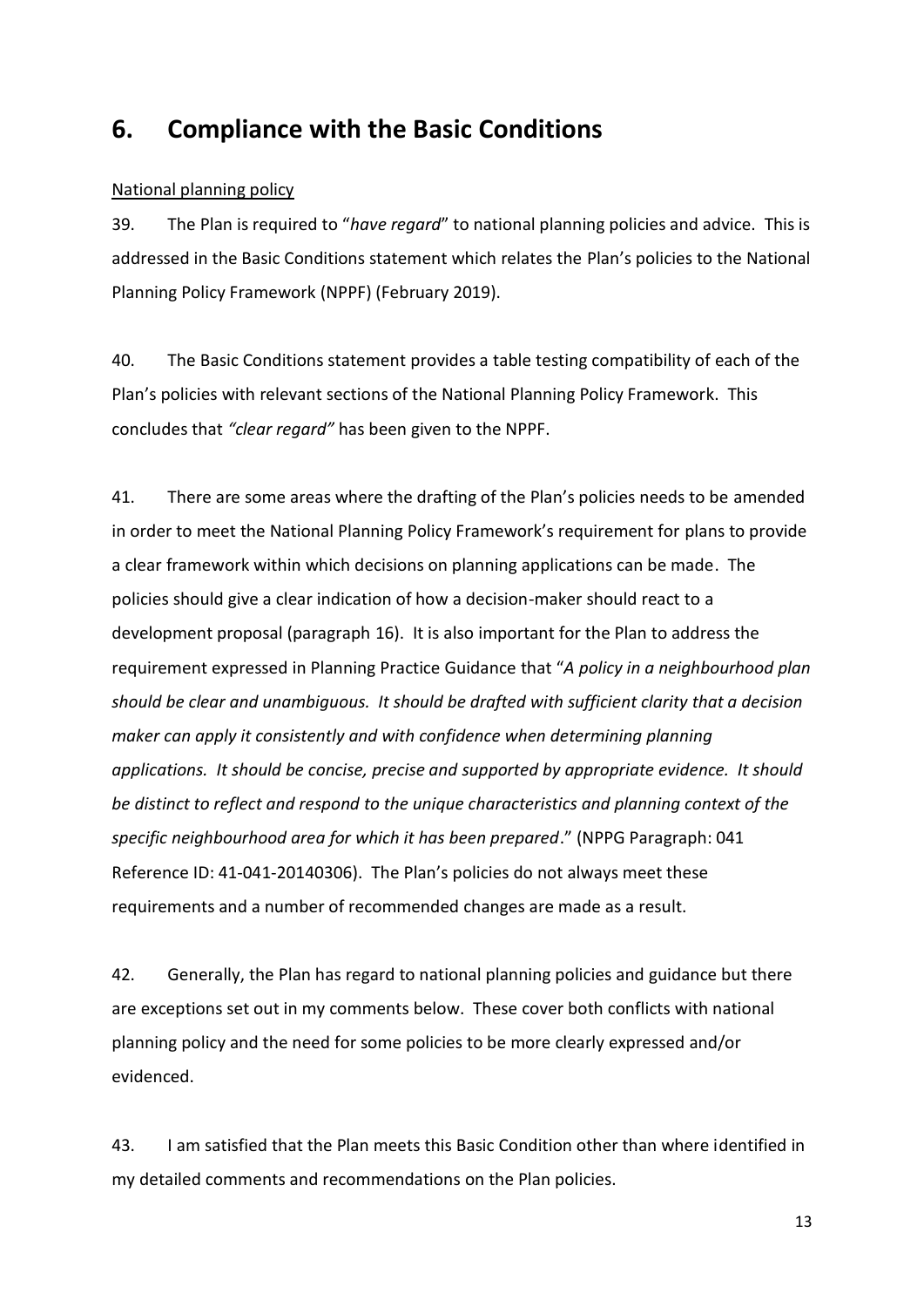#### Sustainable development

44. The Plan must *"contribute to the achievement of sustainable development"*. This is addressed in the Basic Conditions statement with a summary of the Sustainability Assessment undertaken of the Plan. This provides a breakdown of the Plan policies according to their contribution to twelve sustainability benchmark criteria that address economic, social and/or environmental sustainability.

45. This shows some negative effects relating to some of the site allocations for housing and on both the movement and natural resources criteria. These allocations have already been adopted by Leeds City Council in the Site Allocations Plan. The overall conclusion is that the Plan makes a positive contribution to the achievement of sustainable development.

46. I concur with the conclusion of the Sustainability Assessment and am satisfied that the Plan meets this Basic Condition.

#### Development plan

47. The Plan must be *"in general conformity with the strategic policies of the development plan"*. In response to my request Leeds City Council confirmed its view that the policies in the Core Strategy are the strategic policies for the purposes of neighbourhood planning.

48. The Basic Conditions Statement provides a summary table relating each Plan policy to the relevant development plan policies and concludes that it is *"clearly in general conformity"*. Leeds City Council has indicated to me that "*the Council considers that the policies in the draft Horsforth Neighbourhood Plan are in general conformity with the strategic policies of the development plan.*"

49. I deal with representations on general conformity in my assessment of the Plan's policies. My own assessment is that the Plan is in general conformity with the strategic policies of the development plan subject to addressing my detailed comments and recommendations on the Plan policies below.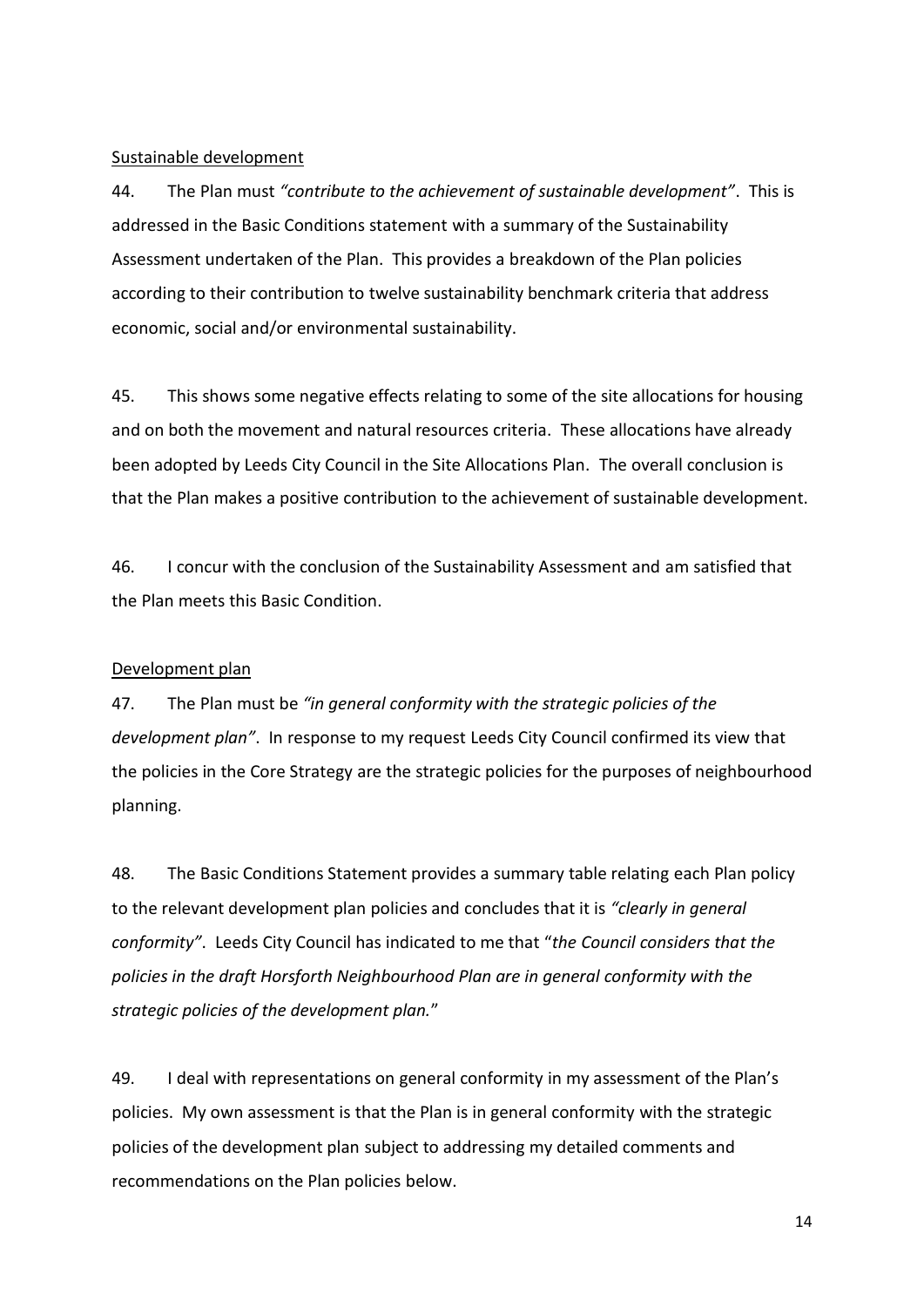#### Strategic Environmental Assessment

50. The Plan must be informed by a Strategic Environmental Assessment if it is likely to have significant environmental effects.

51. This requirement has been addressed as part of the Screening Report provided by Leeds City Council in June 2017. This concludes that the Plan *"is unlikely to give rise to any significant environmental effects"* and that an SEA is not required. The three statutory consultation bodies have been consulted and Historic England and the Environment Agency agree with this conclusion. Natural England offers no view.

52. I have considered whether the changes made to the Plan since the screening report was prepared are significant and concluded that they are not material to this assessment. Consequently, I conclude that the Plan meets this Basic Condition.

#### Habitats Regulations Assessment

53. The Plan must be informed by a Habitats Regulations Assessment if it is likely to lead to significant negative effects on protected European sites. This requirement is addressed through a Habitats Regulations Assessment screening report undertaken by Leeds City Council in June 2017 and updated in October 2018 and May 2019. This addresses the compliance of the Plan with relevant legal judgments on the application of the Habitats Regulations that have been made during its preparation.

54. The screening report concludes no Appropriate Assessment is required as the Plan is *"unlikely to…..have significant effects on a European site"*. The updated assessment concludes that *"measures intended to avoid or reduce the harmful effects of the plan have not been relied on in order to screen out the neighbourhood plan……and that the draft plan meets the revised Basic Condition."*

55. The three statutory consultation bodies have been consulted and Natural England agrees the Plan will not have any likely significant effects on European Designated Sites.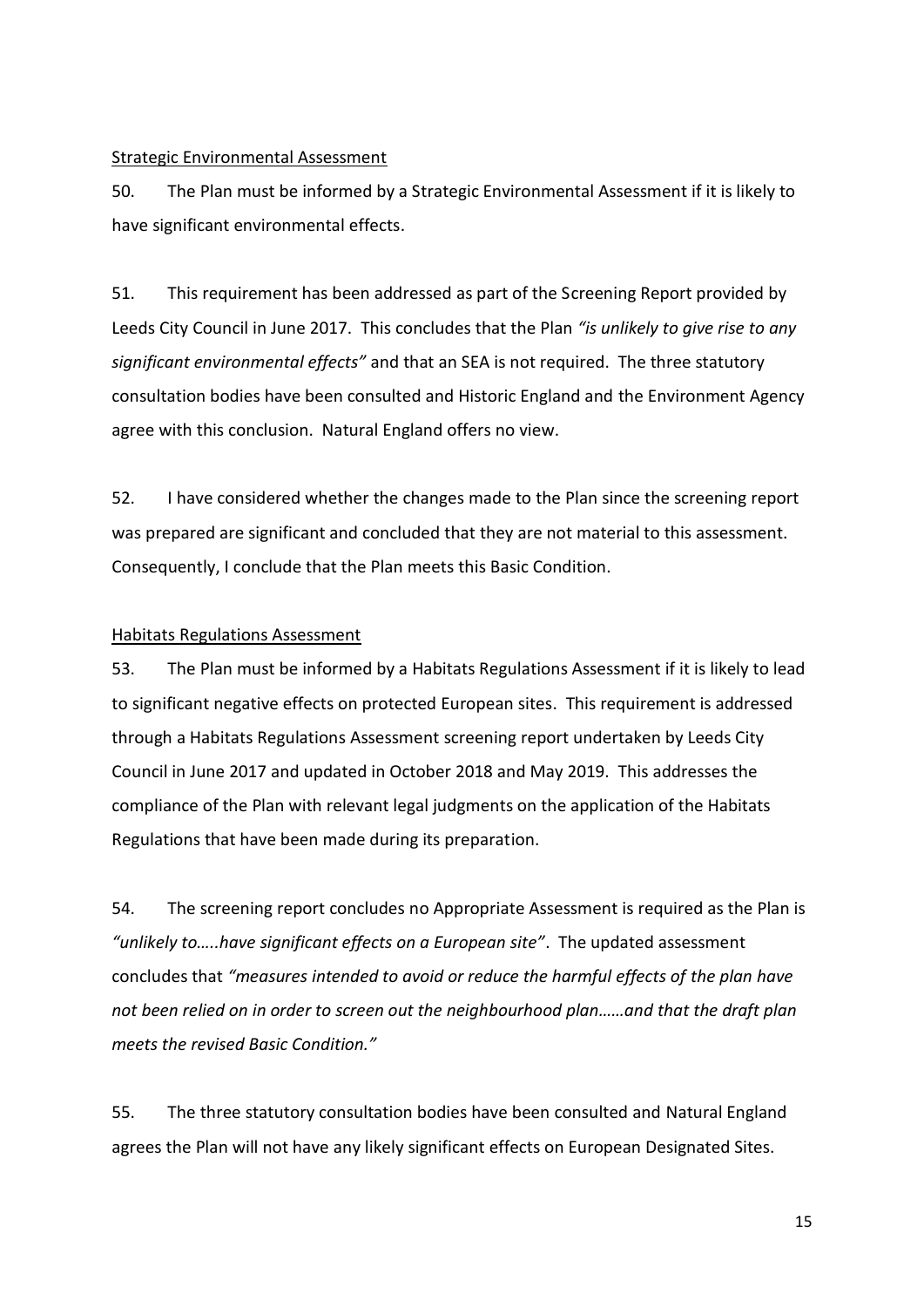56. The Plan meets this Basic Condition.

#### Other European obligations

57. The Plan must be compatible with European Union (EU) and European Convention on Human Rights (ECHR) obligations. This is asserted in the Basic Conditions Statement although no evidence is provided. I am satisfied that the Plan has appropriate regard to the rights and freedoms guaranteed under the ECHR and complies with the Human Rights Act 1998 and no contrary evidence has been presented. There has been adequate opportunity for those with an interest in the Plan to make their views known and representations have been handled in an appropriate and transparent manner. The Plan meets this Basic Condition.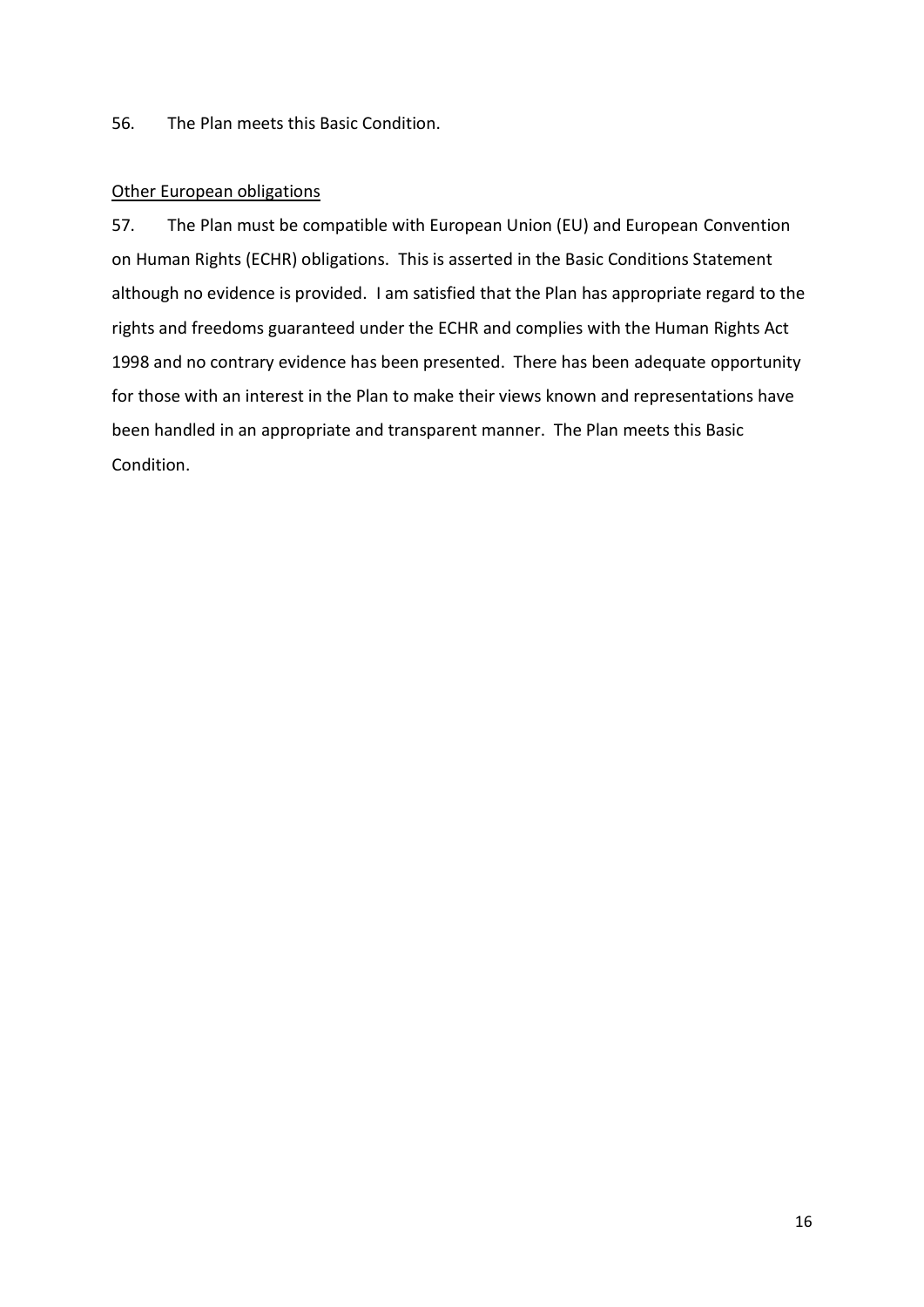## **7. Detailed comments on the Plan policies**

58. This section of the report reviews and makes recommendations on each of the Plan's policies to ensure that it meets the Basic Conditions. I provide comments on all policies in order to give clarity on whether the Plan meets the Basic Conditions. The final Policy numbering and some of the supporting text will need to be amended to take account of the recommended changes.

#### **Green Environment**

59. **Policy GE1** – This establishes the policy approach for development in the Special Landscape Area.

60. The Special Landscape Area is defined in Policy N37 of the Leeds Unitary Development Plan and this establishes a general policy approach to development. Policy GE1 develops this for the specific character of the Special Landscape Area within the neighbourhood area. This is an appropriate approach.

61. Policy GE1 is restrictively worded in defining what will make development *"acceptable".* National planning policy requires neighbourhood plans to be positive in approach and for planning policies to avoid being inflexible.

62. The Policy is supported by Map 2 which defines the boundaries of the Special Landscape Area. This is at too small a scale and the boundaries are too vaguely represented to provide the clarity necessary. The Special Landscape Area is clearly defined on the Policy Proposals Map and online and these sources should be referenced.

63. Policy GE1 does not meet the Basic Conditions.

 **M2 - Amend Policy GE1 to replace** *"will be acceptable, provided it would"* **with "should"**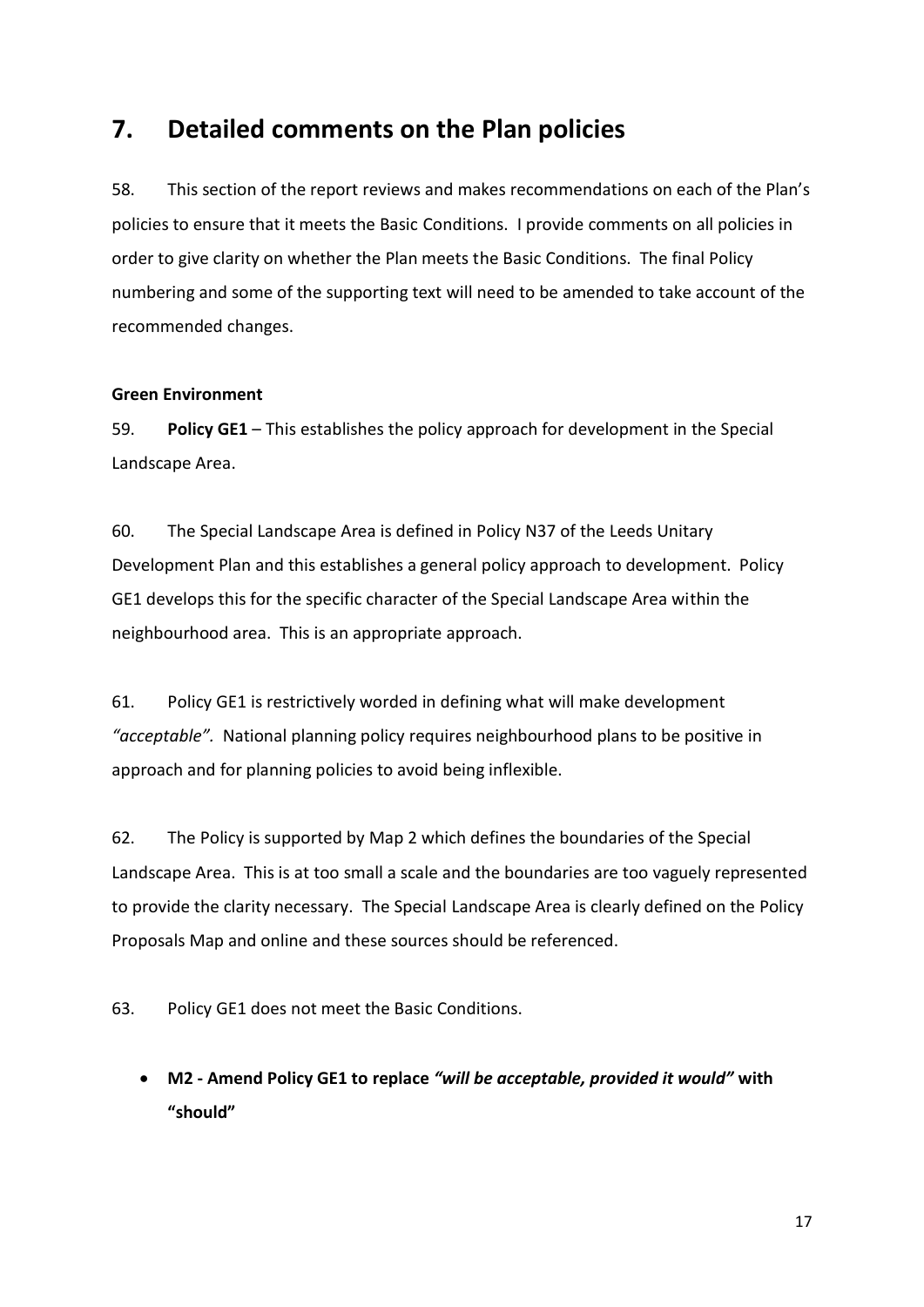M3 - Provide a link to a high definition map depicting the boundary of the Special Landscape Area associated with Map 2

64. **Policy GE2** – This defines the local green infrastructure and establishes the policy approach.

65. The Policy complements and updates the approach established by Leeds City Council providing locally significant additions to the strategic green infrastructure established in the Core Strategy and shown in Map 3. The value of this green infrastructure is evidenced in the Unitary Development Plan. This is an appropriate approach.

66. WYG on behalf of Leeds City College seeks an amendment to the Strategic Green Infrastructure boundary established by the Core Strategy in 2014 given the subsequent allocation of some areas for development. As WYG acknowledges, Strategic Green Infrastructure is a non-neighbourhood plan designation and this means it is a matter for Leeds City Council to consider as part of any future Local Plan review rather than a matter for the neighbourhood plan. I note that developed sites can also play an important green infrastructure function and that, contrary to WYG's representations on behalf of Leeds City College, this function need not relate to the level of public access.

67. I note the concerns of West Yorkshire Ecology Service that the Plan does not address the designated Local Wildlife Sites or the habitats network. The scope of a neighbourhood plan is a decision for the Town Council. I note that the protection and enhancement of wildlife sites and the habitats network is addressed in the Leeds Core Strategy by Policies G8 and G9. The neighbourhood plan should not repeat policies found elsewhere in the development plan.

68. Policy GE2 meets the Basic Conditions.

69. **Policy GE3** – This designates 15 Local Green Spaces.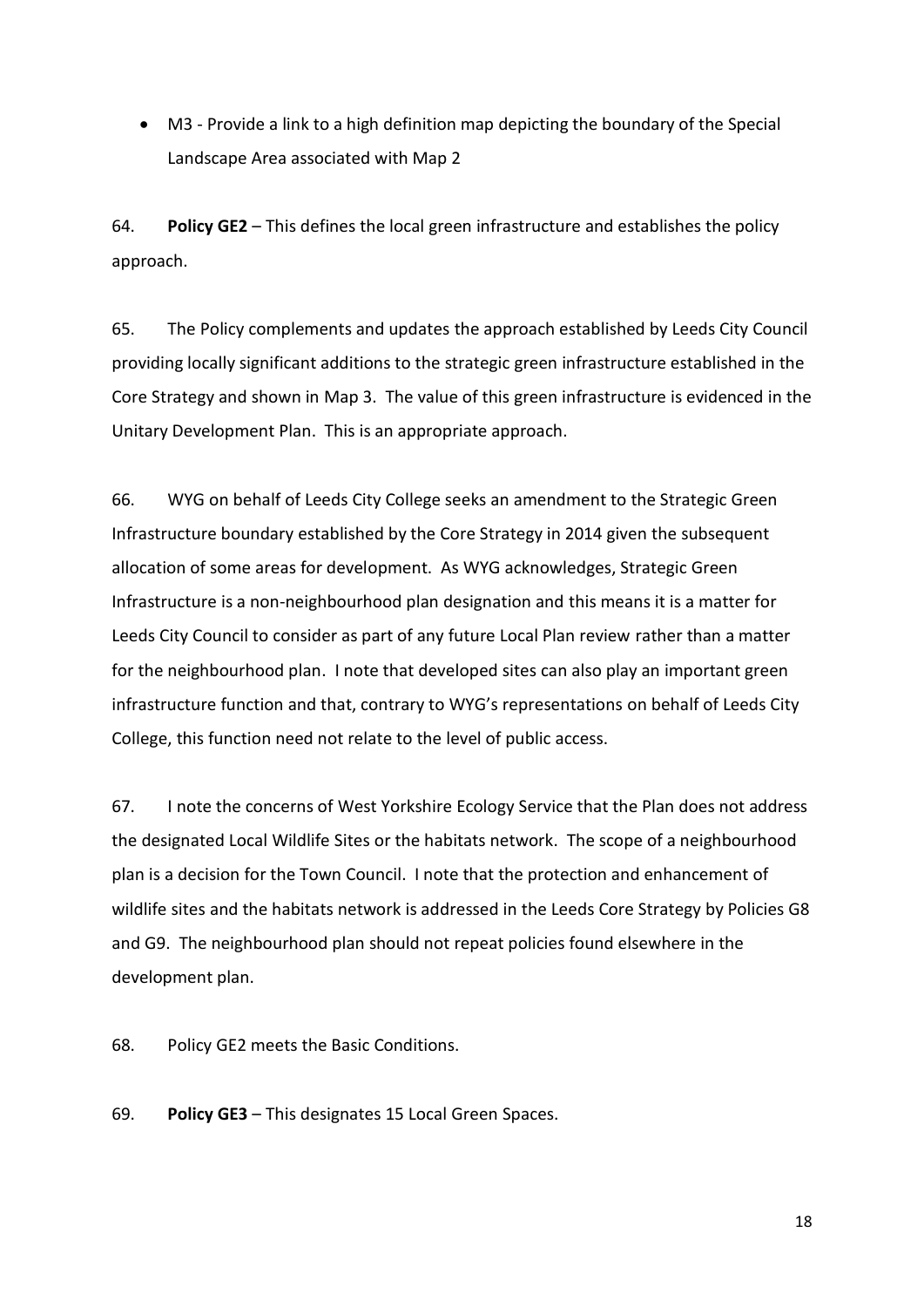70. The Policy is supported by an assessment in Appendix 2 of candidate locations against the criteria for Local Green Spaces in national planning policy. The candidate list was derived from consultation and there is evidence of strong community support for the designations. The assessment is clear and well presented. It includes appropriately large scale maps and the sites are also identified on the Policy Proposals Map. Four sites were rejected through this process. One consequence of this is that the numbering of the proposed Local Green Spaces does not run sequentially and Appendix 2 includes sites not designated. This is a possible source of confusion once the Plan has been made. My assessment on visiting each of the proposed Local Green Spaces aligns with that provided in Appendix 2 with one exception. This includes noting the positive contribution made by those sites which include adopted highway and which gave concern to Leeds City Council at an earlier consultation stage. These sites are still appropriate for Local Green Space designation which relates only to planning applications for development. Leeds City Council has not made any representations on their inclusion in the submitted Plan.

71. The evidence supporting designation of land at West End/The Avenue as Local Green Space (reference 19) is heavily caveated. It *"may be"* accessible, "*may be"* used, is *"very likely"* to be wildlife rich, is *"probably"* associated with wildlife significance, *"may also"* have recreational significance, is *"likely"* to be demonstrably special and is of benefit only to a *"limited"* community. The site is entirely bounded by private dwellings and has no physical and limited visual access from public land. Although there is no requirement for Local Green Space to be publicly accessible, there is a need for its benefits to be evidenced and demonstrable. This is not the case and I recommend it is deleted.

72. The policy approach for Local Green Space should align with that of Green Belt. This applies the *"very special circumstances"* test to *"inappropriate"* development and not to all development.

73. Policy GE3 does not meet the Basic Conditions.

- **M4 - Amend Policy GE3 to:**
	- o **insert "Inappropriate" before** *"development"* **in the second sentence**

19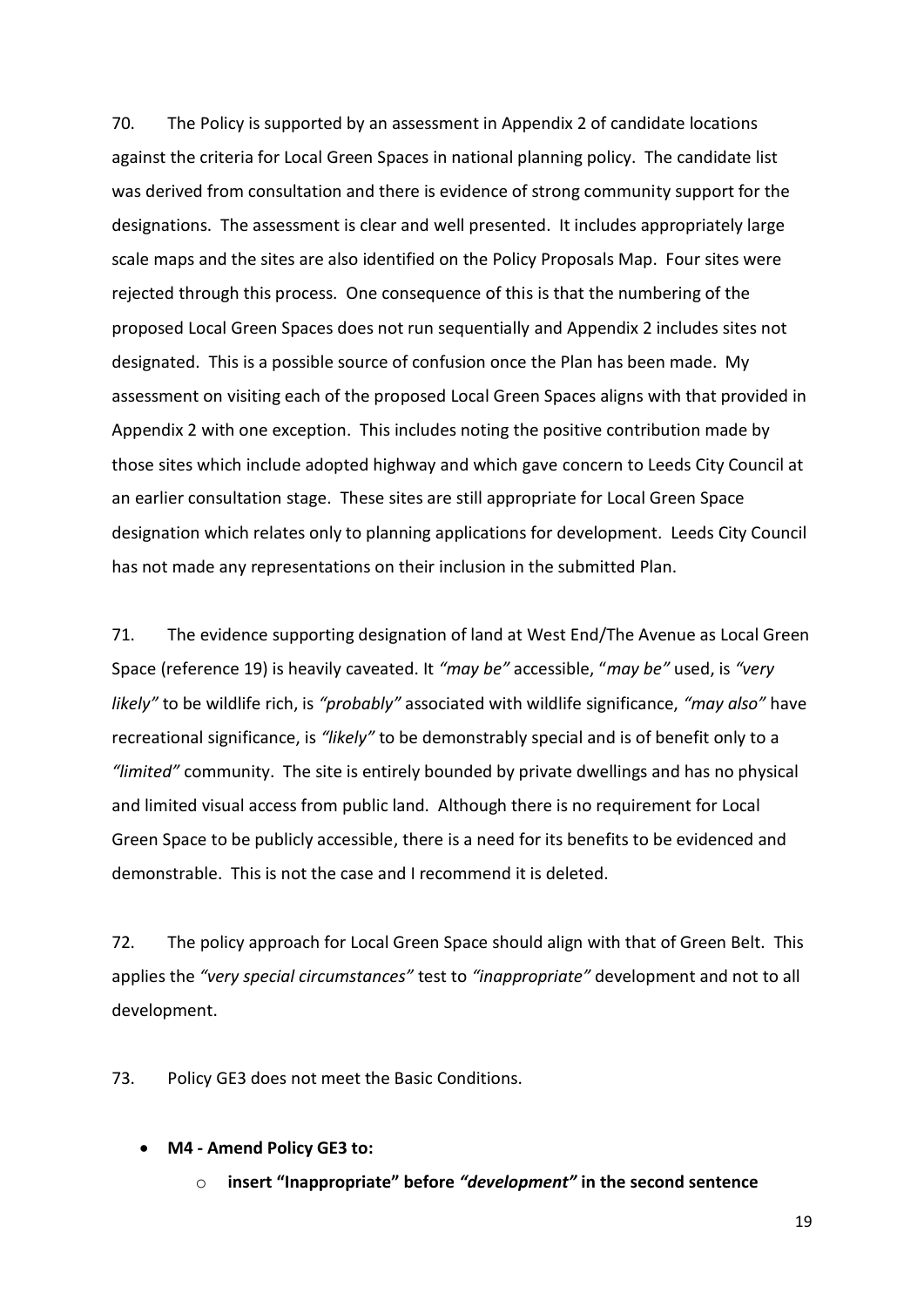### o **delete** *"Land at West End/The Avenue (19)"*

- M5 Make consequential changes including to the Policy Proposals Map and Appendix 2 to exclude those areas of Local Green Space not designated
- OM7 [Renumber the Local Green Spaces so they are sequential]
- 74. **Policy GE4** This supports development which enhances protected green spaces.

75. This Policy is positively worded and supportive of development. The reference to development which complies with other plan policies is superfluous as all planning applications are considered in the light of all development plan policies.

76. Policy GE4 meets the Basic Conditions.

 OM8 - [Delete *", and which complies with other policies in this Neighbourhood Plan or the Local Plan"]*

## **The Built Environment**

77. **Policy BE1** – This is a comprehensive policy establishing the distinct policy approaches for each of ten character areas.

78. The Policy is supported by the Horsforth Design Statement, adopted as a Supplementary Planning Document in 2010, and four Conservation Area Appraisal and Management Plans. The character areas have been adapted to accommodate proposals to change a Local Heritage Area boundary and to include an additional area, Old Mill Beck, covering the extended neighbourhood area to the east. There is also relevant evidence defining views and vistas provided in Appendix 4. This combines to provide a strong evidence base and there is evidence of public support for the approach. The boundaries of the ten character areas are clear from the Policy Proposals Map. The Policy wording is supportive and enabling.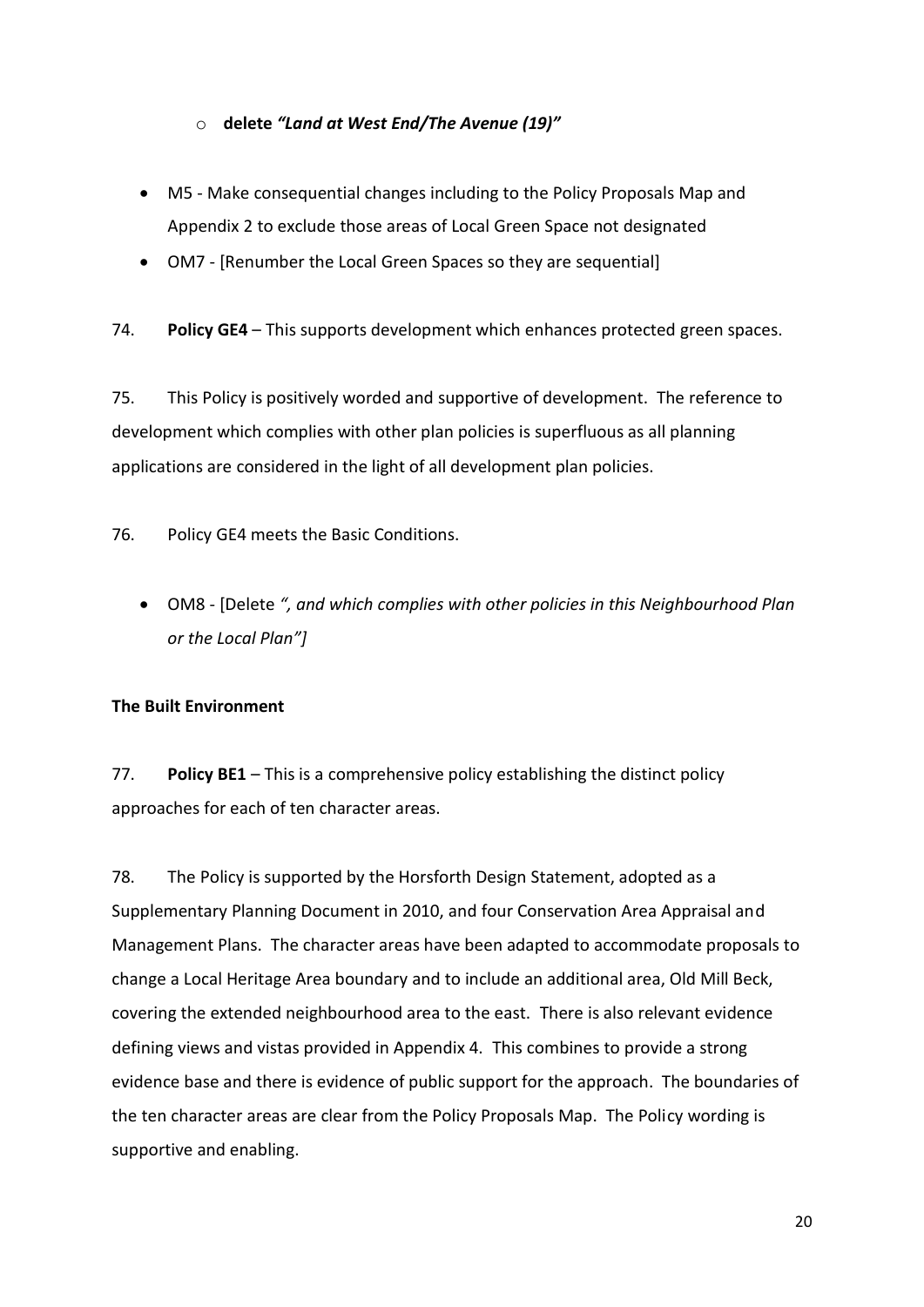79. I note West Yorkshire Ecology Service's concern that Policy BE1 should also make provision for species related enhancement. Policy BE1 is an expression of the character of different areas and provision for wildlife should be addressed elsewhere in the Plan. Its omission is not a breach of the Basic Conditions.

80. I share WYG's concern on behalf of Leeds City College that the description of Character Area 9 as *"Green Belt"* is unhelpful but recognise this is the name used by the adopted Horsforth Design Statement. The boundary of the Green Belt as planning policy is, however, readily available and there are clear advantages in using consistent terminology in describing the character areas. My other recommendations concerning the references to Policy GE1 and GE2 address WYG's concerns on behalf of Leeds City College relating to their land. I am content that the wording of Policy BE1 is clear in describing the additional considerations for Rawdon Cragg Wood Conservation Area such that they do not apply to other parts of Character Area 9.

81. For Area 4 the reference to circumstances *"where permission is required"* is superfluous as planning policies only apply when a planning application is required. For Area 6 examples, such as *"keyhole-shaped recessed porches",* need to be evidenced in the supporting text. For Areas 7, 9 and 10 the cross-referencing of other Plan policies is superfluous as planning applications must be considered against all development plan policies. The reference to "*Policy BE2*" in Area 7 should in any case be to Policy BE3.

82. The Policy is supported by Map 4 which defines the boundaries of the Character Areas. This is at too small a scale and the boundaries are too vaguely represented to provide the necessary clarity. The Character Areas are clearly defined on the Policy Proposals Map and online and these sources should be referenced. There is an error in the name of Character Area 9 in Map 4.

83. Policy BE1 meets the Basic Conditions.

**M6 - Amend Policy BE1 to:**

o **[Delete** *"where permission is required"* **in Area 4c)]**

21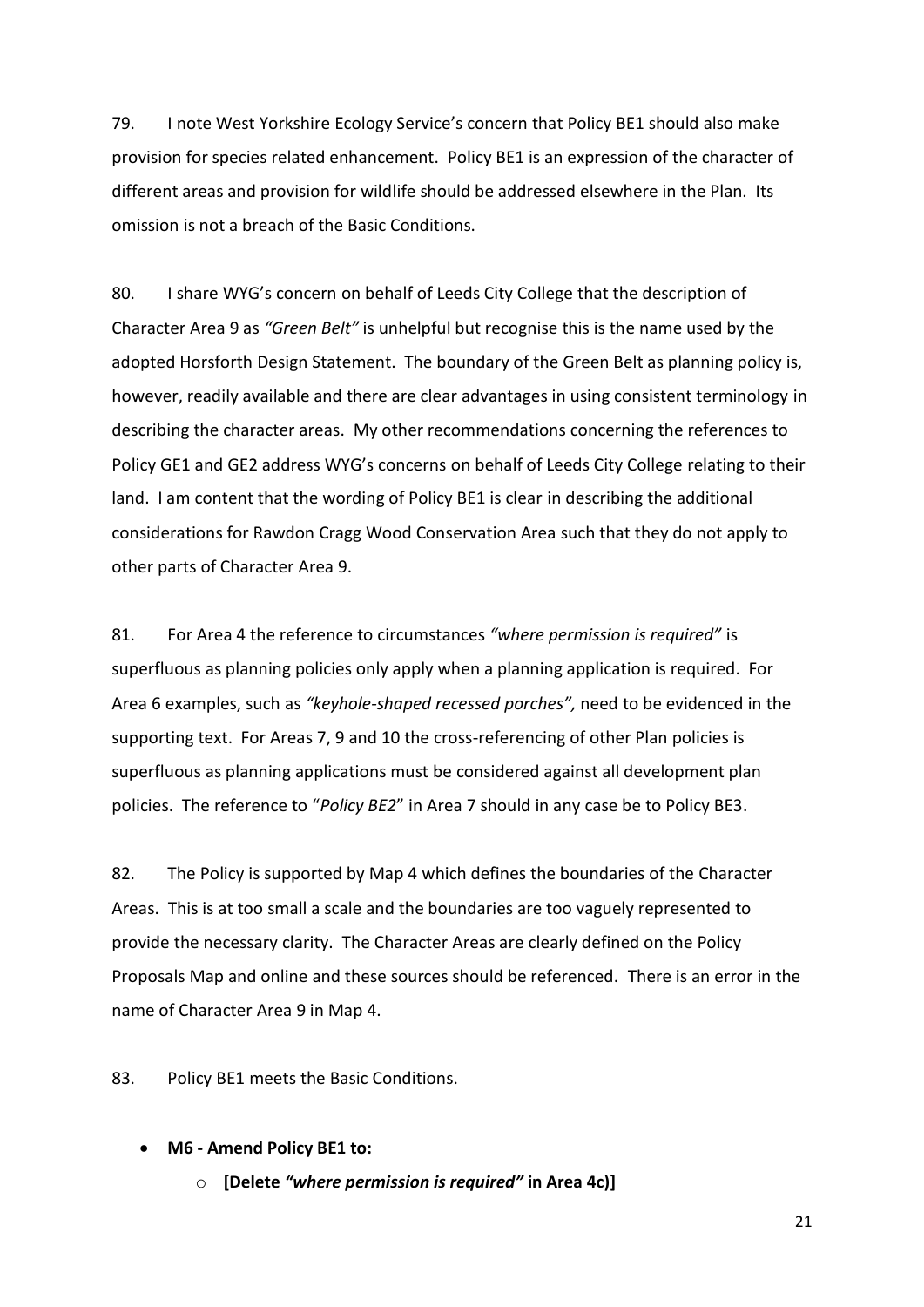- o **[Delete the bracketed text at the end of Area 6]**
- o **[Delete the first bullet of Area 7 and Area 10 and the first two bullets of Area 9]**
- OM9 [Correct the name of Character Area 9 *"Green Belt"* in Map 4]
- M7 Provide a link to a high definition map depicting the boundary of the Character Areas associated with Map 4

84. **Policy BE2** – This establishes the policy approach to shop lighting and signage.

85. The Policy relates only to issues of amenity and public safety as required by national planning policy (NPPF paragraph 132). It is supported by the same evidence base as Policy BE1.

86. The Policy does not make it clear whether all of the criteria apply to each application.

87. Policy BE2 meets the Basic Conditions.

**OM10 - [Amend Policy BE2 to add** *"; and"* **at end of the third bullet]**

88. **Policy BE3** – This establishes specific design considerations for the Upper West End Lane/Southway Estate area.

89. The Policy is a response to representations from the local community supported by relevant evidence of the special character of this area which is provided in Appendix 5. The boundary is defined on the Policy Proposals Map.

90. I have considered whether the addition of a separate character area to the ten which cover the entire neighbourhood area is appropriate. There is a risk of creating unnecessary ambiguity in conflict with national planning policy by having a supplementary character area.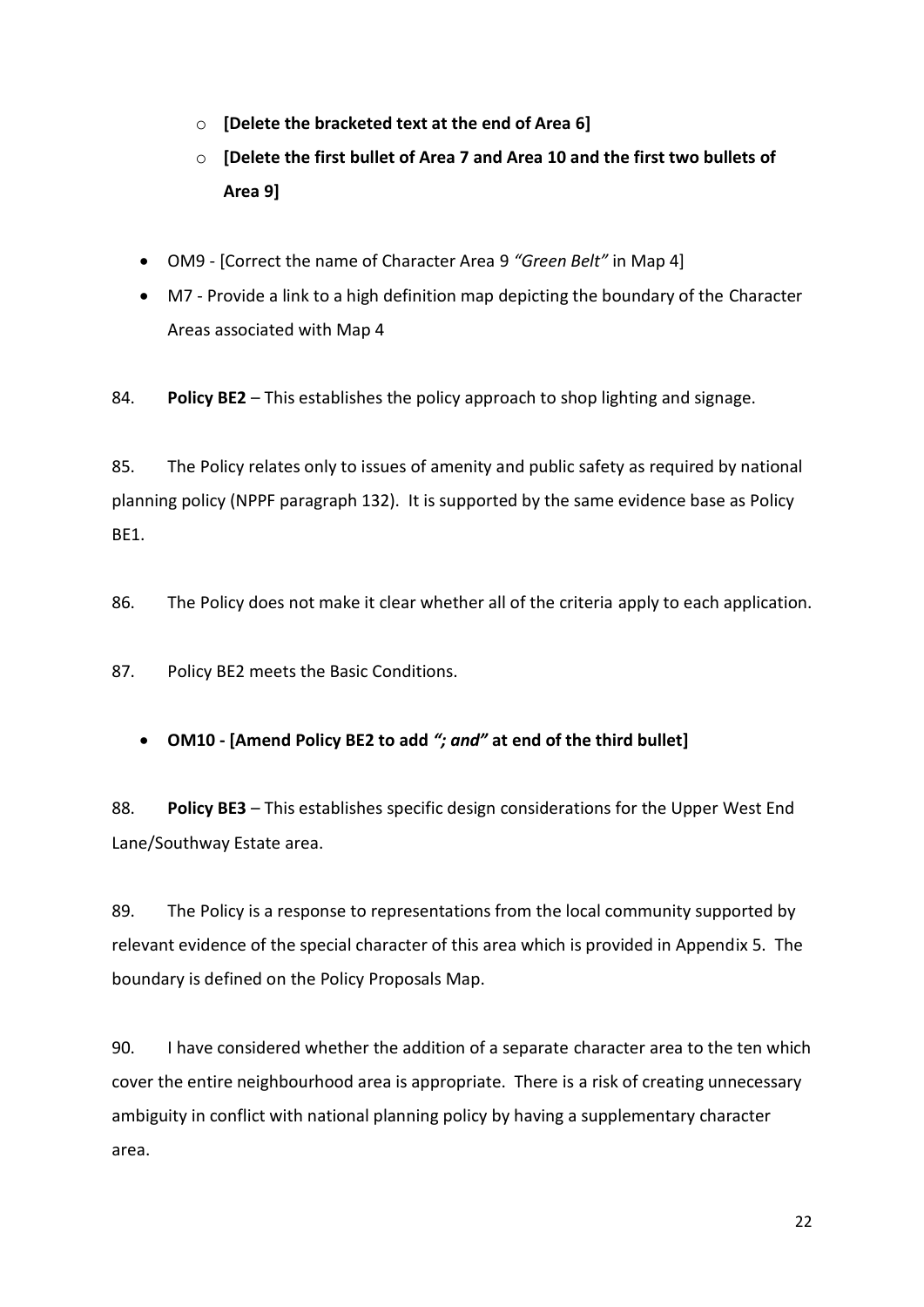91. The area defined in Policy BE3 is almost all in Character Area 7 and there is no substantive evidence provided for the small variations south of Lee Lane West or for the inclusion of Lee Lane Farm. My own assessment on visiting the area is that the Horsforth Design Statement provides a stronger evidence base for defining the character area boundaries and I did not find reason to justify the addition of an overlapping character area. I conclude that the intent of Policy BE3 can best be achieved through an amendment to Policy BE2 which integrates it into the considerations for Area 7.

92. Policy BE3 does not meet the Basic Conditions.

- **M8 - Delete Policy BE3 and make consequential amendments to the numbering of the Plan**
- **M9 - Insert the wording of Policy BE3 into the considerations for Area 7 in Policy BE1 after** *"in the area"* **and replace the** *"-"* **for each consideration with letters "a) to i)"**
- M10 Amend the Policy Proposals Map to align the boundary of the Upper West End Lane/Southway Estate with that of the boundary between Area 7 and Area 9 along Lee Lane West, including the deletion of Lee Lane Farm
- M11 Make consequential changes to the supporting text and Policy Proposals Map Key

93. **Policy BE4** – This defines two Local Heritage Areas where sympathetic enhancement is supported.

94. The Policy is supported by evidence in Appendix 6 defining the Local Heritage Areas based on an assessment of the properties contained within them. The boundaries are clearly presented on the Policy Proposals Map. The merits of these areas being recognised as undesignated heritage assets are provided by the evidence presented and my own visual assessment of both areas confirmed their historic interest.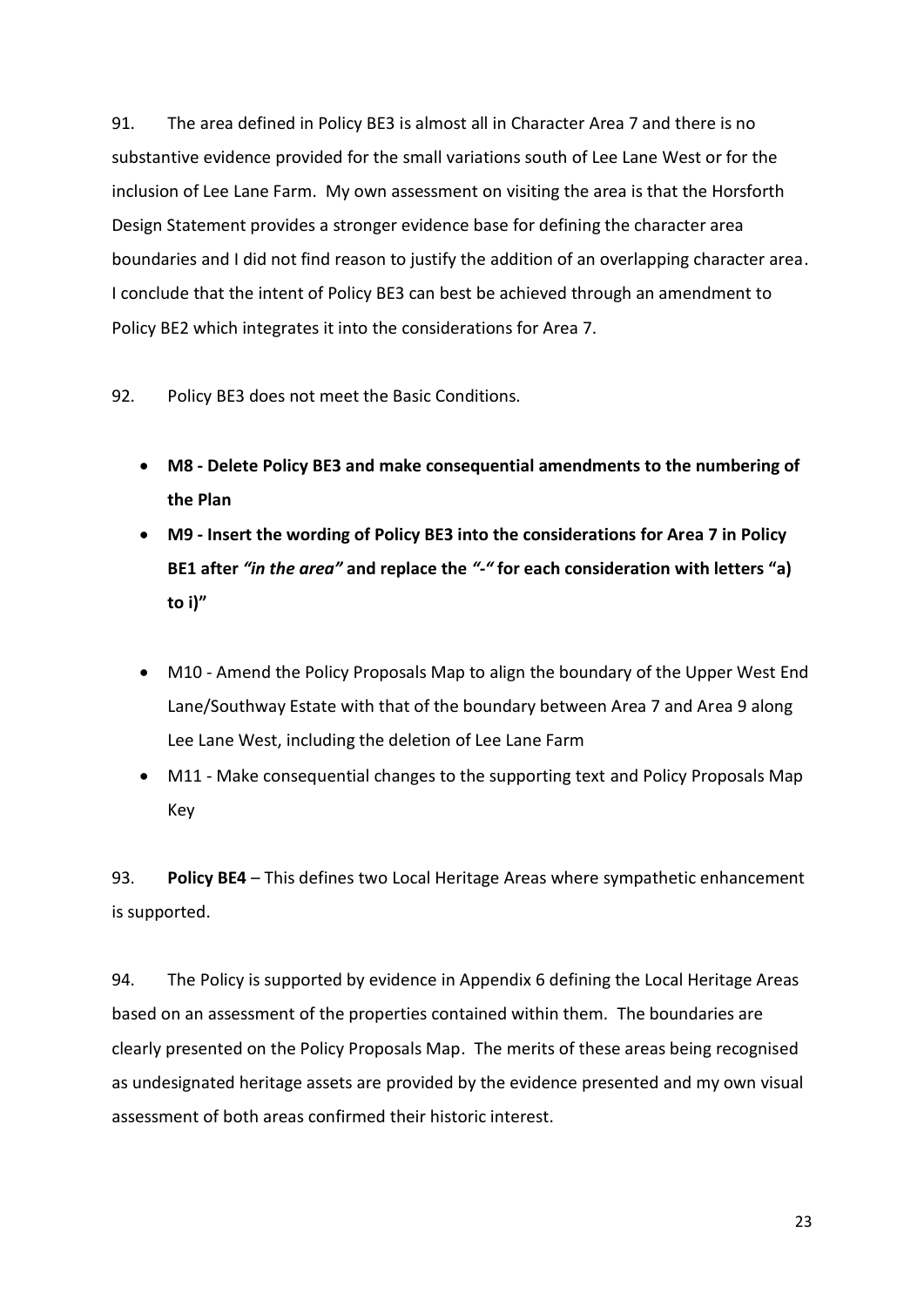95. It is important that the two Local Heritage Areas are not confused with being Conservation Areas. The merits for whether they are *"worthy of similar protection"* is not a matter for a neighbourhood plan and Conservation Area designations are made by Leeds City Council.

96. Policy BE4 meets the Basic Conditions

 OM11 - [Replace *"similar protection"* with "local protection as a non-designated heritage asset" in the supporting text in last paragraph of page 23]

97. **Policy BE5** – This establishes the policy approach to development in the North Road / Scotland Lane Local Heritage Area

98. Policy BE5 is supported by the same evidence base as Policy BE4. It is nonprescriptive and positively worded. It is unclear whether all of the policy considerations apply to each planning application.

99. Policy BE5 meets the Basic Conditions.

 OM12 - [Add "; and" to the end of the penultimate bullet point and end all except the last bullet point with a semi-colon.]

100. **Policy BE6** – This establishes the policy approach to development in The Brownberries Local Heritage Area

101. Policy BE6 is supported by the same evidence base as Policy BE4. It is nonprescriptive and positively worded. It is unclear whether all of the policy considerations apply to each planning application.

102. Policy BE6 meets the Basic Conditions.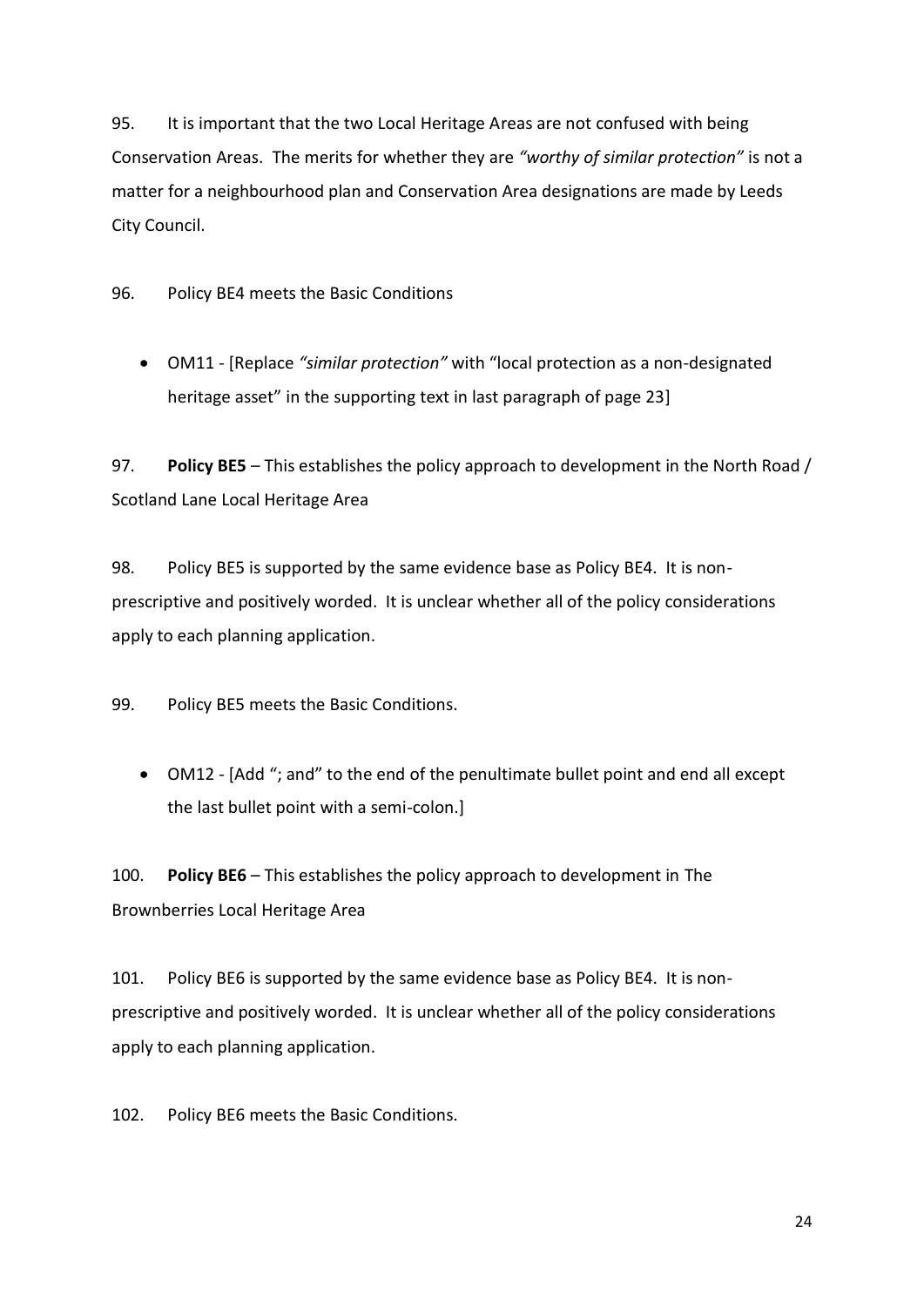OM13 - [Add "; and" to the end of the penultimate bullet point and end all except the last bullet point with a semi-colon.]

103. **Policy BE7** – This identifies four non-designated assets and establishes the policy approach to their protection.

104. The Policy is supported by an assessment of the four proposed non-designated assets in Appendix 7 and there is evidence of strong public support for the approach. My own visual assessment of the four proposed non-designated assets accords with the evidence presented. There is an error In the Policy wording and on the Policy Proposals Map which describe Stanhope Drive *"Poplar"* Tree Avenue and not *"Lime".*

105. For consistency Policy BE7 should also address the non-designated assets represented by the two Local Heritage Areas in Policy BE4.

106. Policy BE7 meets the Basic Conditions.

- **M12 – Amend Policy BE7 to replace** *"Poplar"* **with "Lime"** and make the same correction to the Policy Proposals Map
- **OM14 - [Amend Policy BE7 to add "Local Heritage Areas (Policy BE4)" as an additional bullet]**

#### **Housing**

107. The Plan is informed by extensive consultation on proposals developed by Leeds City Council for accommodating future housing development. It is guided by the Local Plan in determining the level and location of future housing development and places specific policy consideration on six future housing sites identified by Leeds City Council in the Site Allocations Plan. The Site Allocations Plan was adopted after submission of the neighbourhood plan and the supporting text needs to reflect this.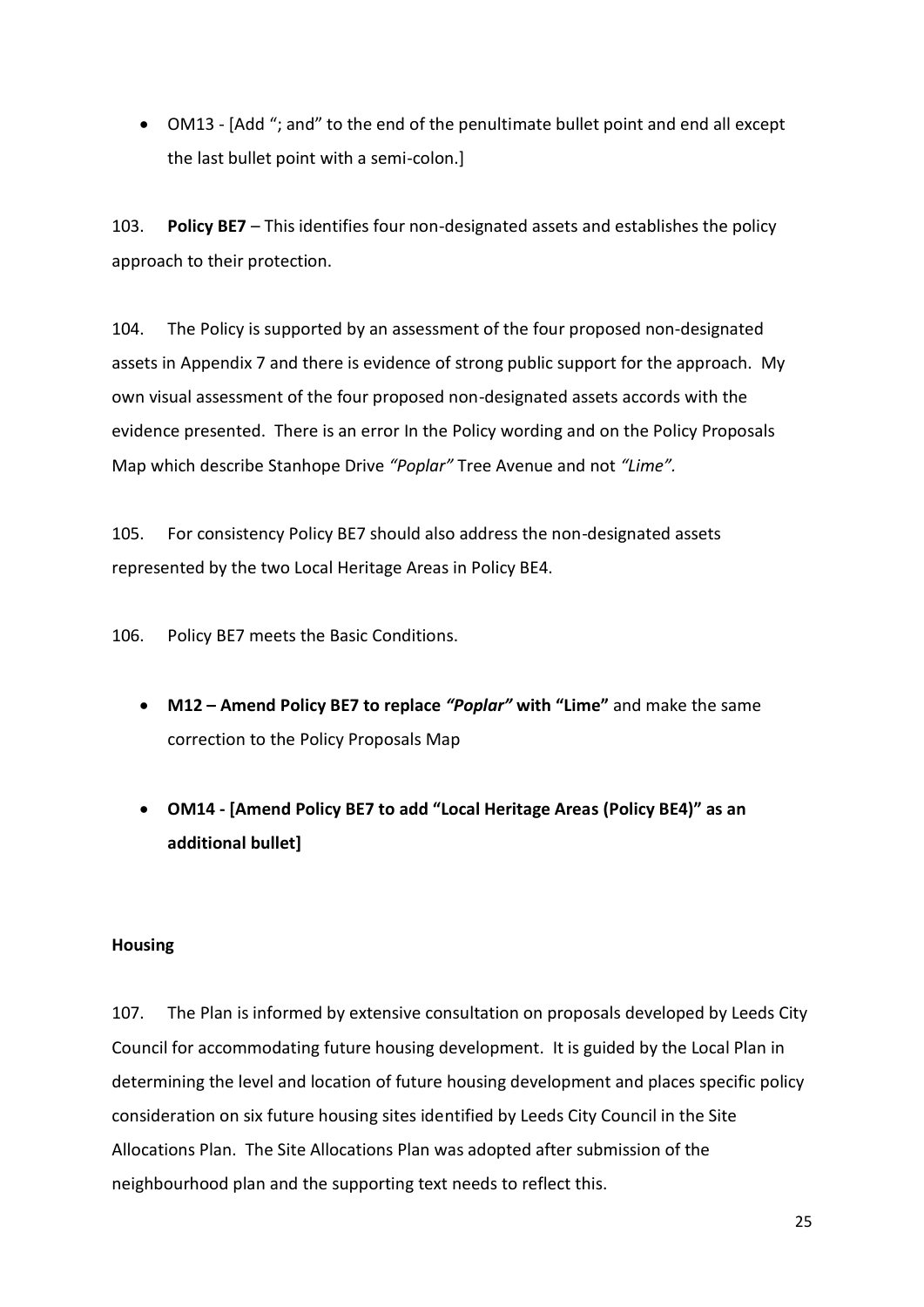108. **Policies H1 to H6** – These establish local policy requirements for six housing sites.

109. These sites are clearly identified on the Policy Proposals Map.

110. I note the concerns expressed by WYG on behalf of Leeds City College that Policy H3 is not consistent with Leeds City Council's recently adopted Site Allocations Plan. It considers this to be a breach of the Basic Conditions because the site allocation is a strategic policy, the effect of Policy H3 will be to *"constrain the delivery*", and there has not been sufficient consultation. I also note that Leeds City Council believes the Plan has regard to its strategic planning policies and that these are provided by the Core Strategy. While it would have been preferable to see wider and earlier consultation with landowners on Policy H3, I do not consider the policy considerations in Policy H3 are either in conflict with the Site Allocations Plan or are unreasonable. With regard to the specific representations on vehicle access I note that Policy H3 presents a flexible approach with options and that the Site Allocation Plan also states that *"Horsforth roundabout will require alteration".* I also make recommendations below to increase the flexibility of all of Policies H1 to H6 so that these are consistent with national Planning Practice Guidance and do not *"constrain the delivery"*. The considerations of Policy H3 are not binding. WYG acting on behalf of Leeds City College correctly identifies an error in the Site Allocations Plan reference number used for the site adjacent to that in Policy H3.

111. I note the concerns of Anne Bell that Policy H3 will create congestion at Horsforth Roundabout and also note that the site is allocated in an adopted plan and that Policy H3 seeks to ensure the road system can *"accommodate development traffic"*.

112. My own review of the sites indicates that the policy considerations are reasonable and appropriate to the neighbourhood plan's role in providing more local detail than the Local Plan.

113. The drafting of Policies H1 to H6 is too prescriptive in stating what *"will"* be required of planning applications on each of the sites. Policies H1, H2, H3, H5 and H6 also include

26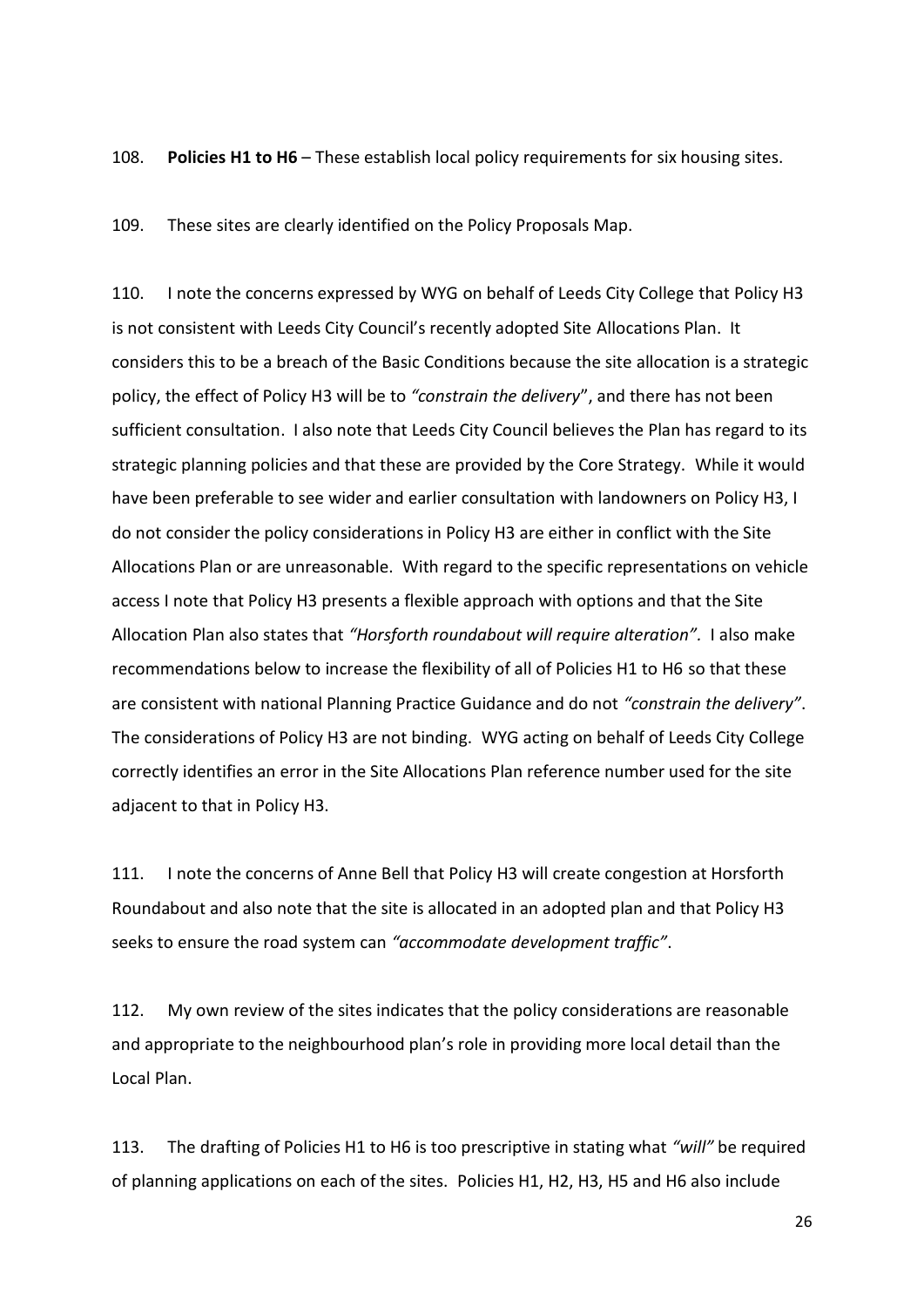unnecessary references to compliance with other policies in the Plan. All planning applications are considered against all policies in the development plan. Since the content of Policy H5 relates only to other Plan policies it does not serve a *"clear purpose"* (NPPF, paragraph 16) and should be deleted although I do not consider this is a breach of the Basic Conditions. I also agreed with WYG's representations on behalf of Leeds Trinity University that Policy ES2 is not relevant to Policy H5 as the site will not functionally be part of Leeds Trinity University.

114. Policies H1, H2, H3, H4, H5 and H6 do not meet the Basic Conditions.

- **M13 - Amend Policies H1, H2, H3, H4, H5 and H6 to replace** *"will"* **with "should" after** *"Map"*
- **OM15 - [Delete Policy H5 and make consequential changes to the supporting text and Policy Proposals Map]**
- **M14 - Delete the last bullet of Policy H5 (if retained)**
- OM16 [Amend the supporting text in the penultimate paragraph of page 27 to recognise the Site Allocations Plan is now adopted and includes the six sites identified in the neighbourhood plan]
- OM17 [Correct the reference number (from "*HG2"* to "HG1" in the supporting text for Policy H3 relating to the area of recently granted planning permission.]

115. **Policy H7** – This establishes a policy requirement for mixed housing with an emphasis on mixed tenure, and provision of family and starter homes and accommodation designed for the elderly.

116. The Policy is intended to secure a greater mix of housing on sites smaller than the thresholds identified in the Local Plan and there is evidence of public support for the approach. The Policy lacks an evidence base on the nature of future housing needs (NPPF, paragraph 61) and I have considered whether this is a breach of the Basic Conditions. I am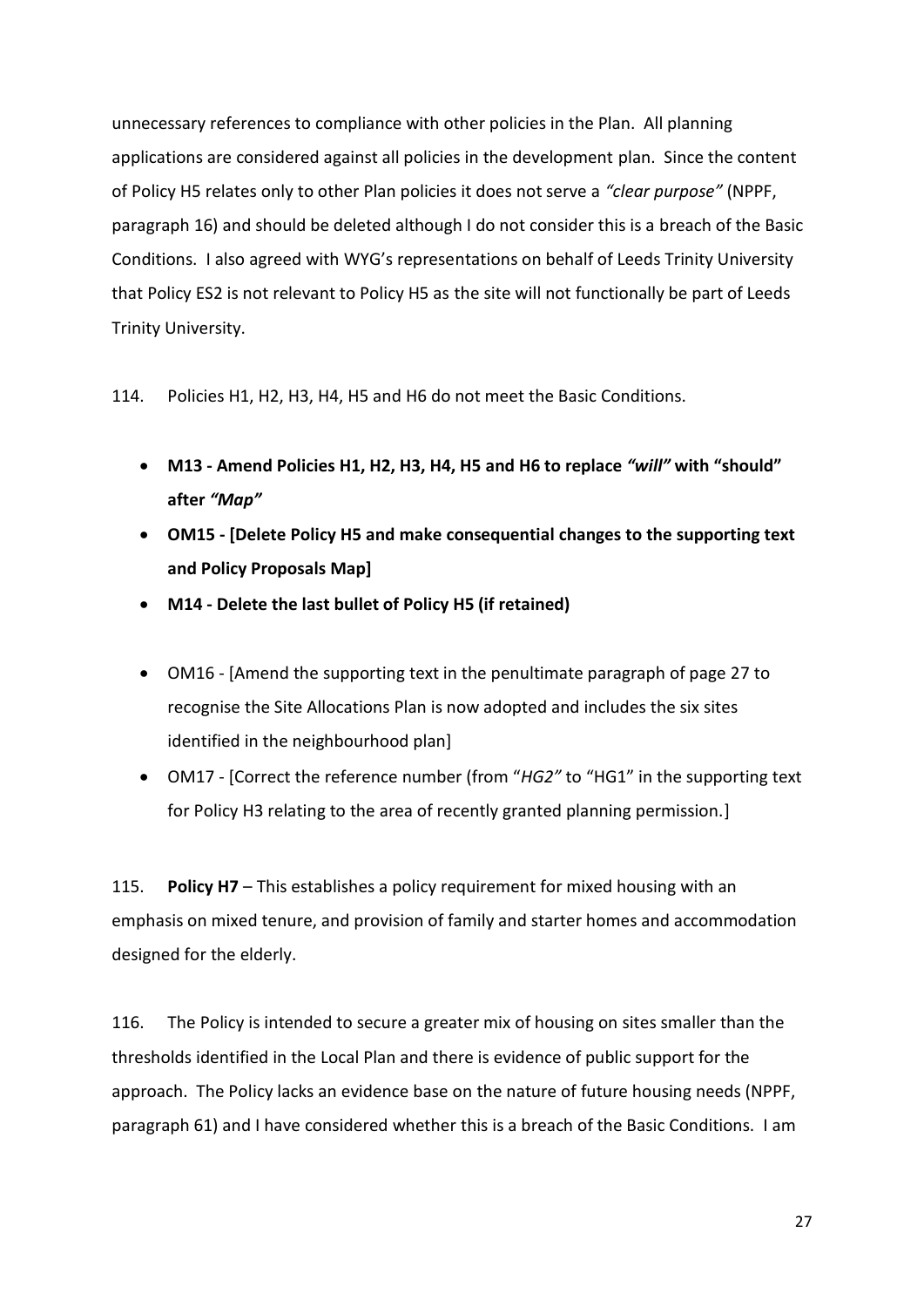satisfied that the evidence supporting a housing mix in the Local Plan is relevant and the Policy is drafted so that it is enabling and non-prescriptive in its approach.

117. Policy H7 meets the Basic Conditions.

118. **Policy H8** – This supports housing for independent living in developments between 5 and 50 dwellings.

119. The Policy is intended to secure the supply of houses for independent living on sites smaller than the 50 dwelling threshold in the Local Plan. There is evidence of public support for the approach. The Policy lacks an evidence base as to the scale and nature of the need for housing for independent living and the Policy is prescriptive in setting a threshold for its delivery on development sites as small as five dwellings. This is not consistent with national planning policy (NPPF, paragraph 61) and there is an insufficient evidence base to justify the approach. I recommend the issue is addressed less prescriptively as part of an amended Policy H7.

120. Policy H8 does not meet the Basic Conditions.

- **M15 - Delete Policy H8 and make consequential changes to the supporting text**
- **M16 - Add "Housing for independent living" as an additional bullet in Policy H7**

## **Employment and Shopping**

121. **Policy ES1** – This restricts conversion to A5 hot food take away uses in specified centres.

122. Policy ES1 is supported by evidence of the quantum and percentage of A5 uses across the entire neighbourhood area (22 units, 8%). There is also evidence of public support and the policy approach is similar to that of Strategic Policy P4 in relation to restaurants, cafes and hot food takeaways in smaller parades. Leeds City Council has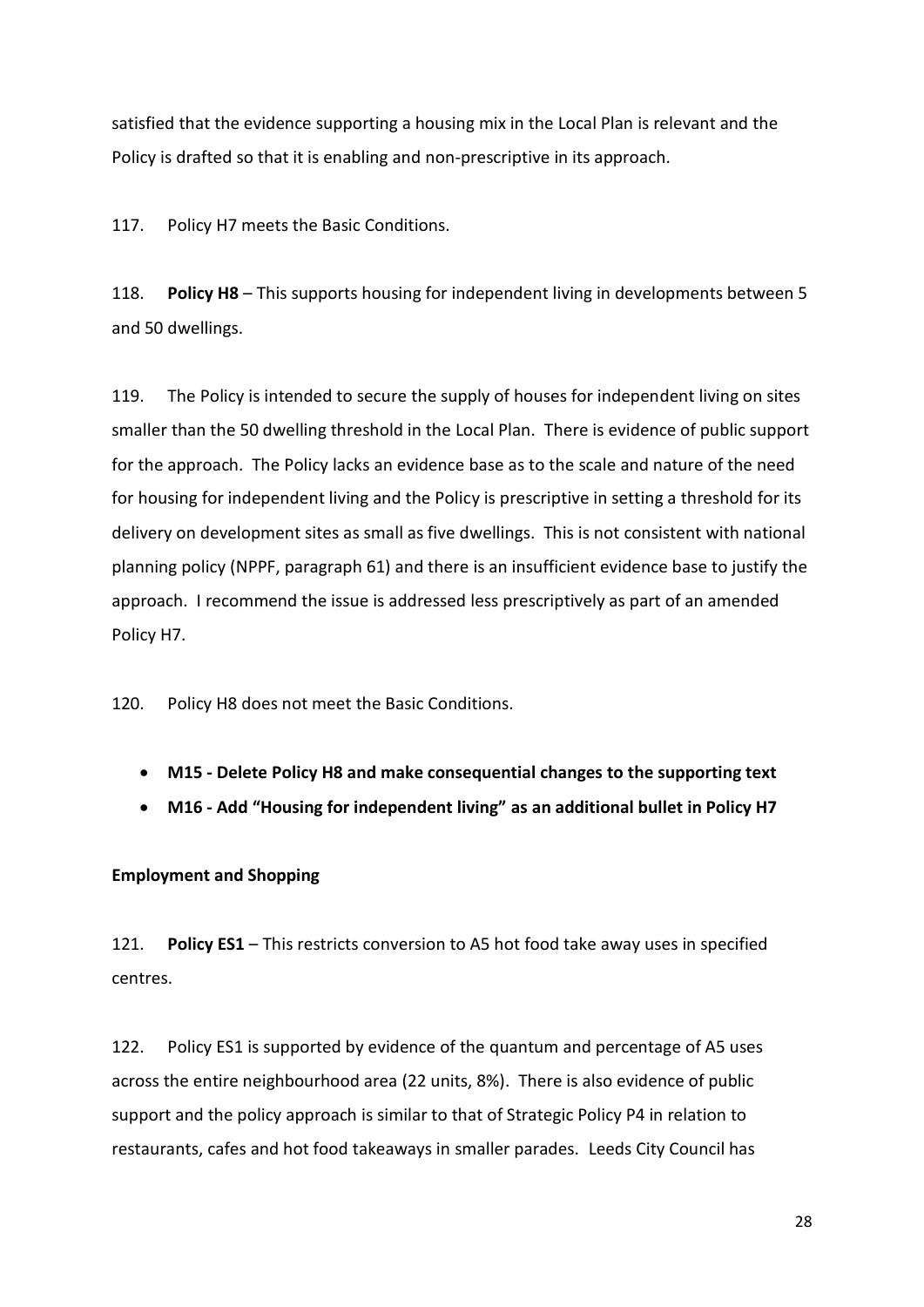recently adopted a *Hot Food Takeaway* Supplementary Planning Document including guidance on the acceptable level of clustering of A5 uses.

123. On request I was provided with a breakdown of the quantum and percentage of different uses for each of the recognised centres. This also resulted in clarification of the figures which showed that the proportion of A5 uses is significantly higher than shown in the Plan (38 units, 13%). A5 uses comprise 11% of units in Town Street and 15% in New Road Side.

124. Policy ES1 is negatively worded in stating that proposals for A5 uses "*will be resisted"* and the evidence base is insufficient to justify such a restrictive approach. The Policy also lacks clarity in determining what constitutes *"concentrations of A5 uses"* and the policy considerations are relevant to all changes of use to A5 not only those from other A use classes.

125. Policy ES1 does not meet the Basic Conditions.

- **M17 – Replace Policy ES1 with "Proposals for the change of use to A5 hot food takeway should demonstrate that they will not:**
	- **a) Undermine the vitality and viability of existing retail uses to meet day to day local needs;**
	- **b) Increase the need to travel; and**
	- **c) Lead to a concentration of A5 uses which will detrimentally impact on the community, including consideration of:**
		- **cumulative impact, particularly upon the amenity of the area and traffic generation, especially where concentrations of A5 uses already exist; and**
		- the impact of any proposal involving evening opening in relation to the **proximity of the premises (and associated parking requirements) to residential accommodation, the nature and character of the neighbourhood and existing noise levels. "**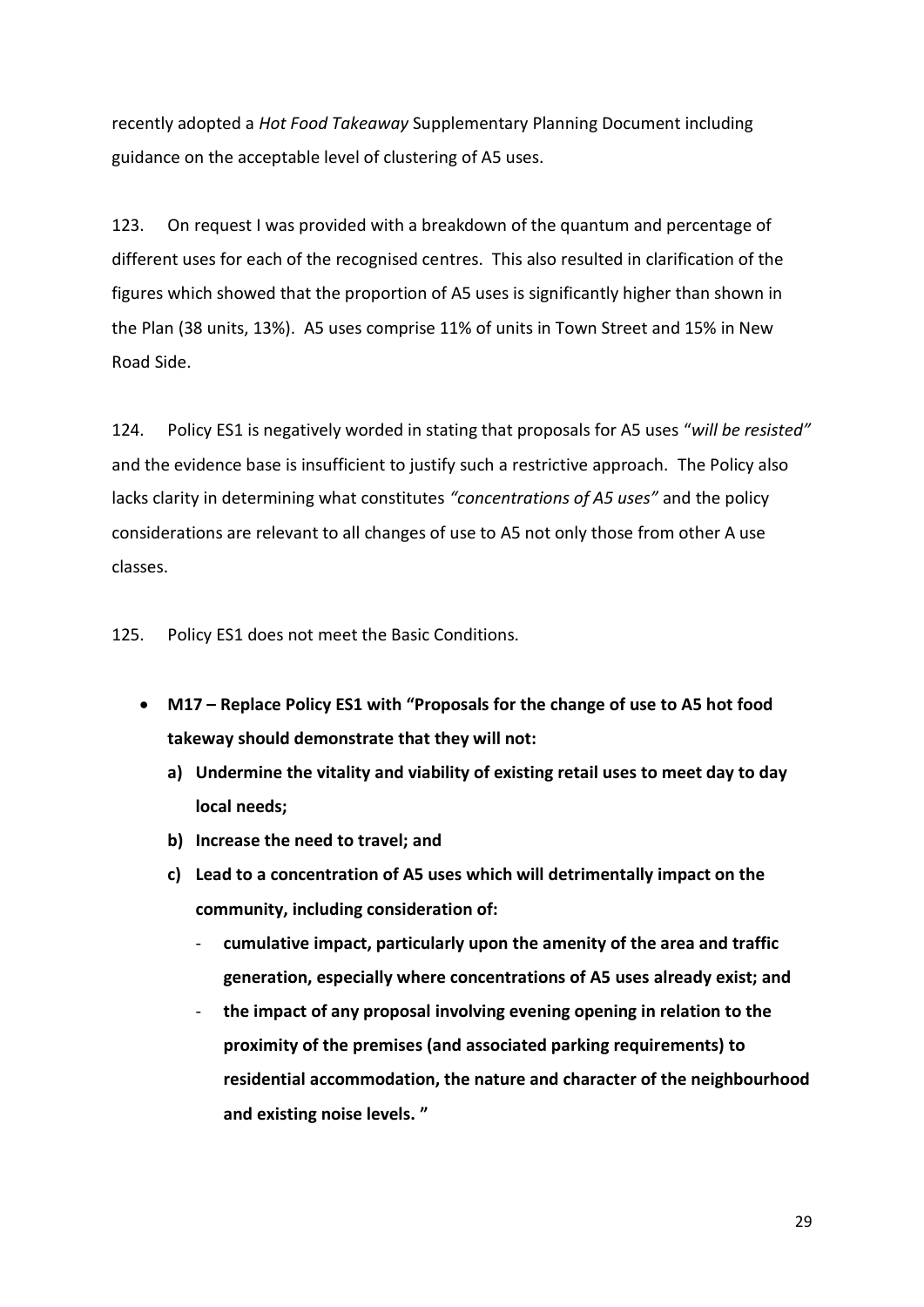- M18 Add the following to the supporting text "In assessing concentrations of A5 uses regard will be had to the guidance on clustering provide in Leeds City Council's Supplementary Planning Document *Hot Food Takeways* (April 2019)."
- M19 Update the supporting text and evidence with the revised information on the breakdown of different uses across the neighbourhood area

126. **Policy ES2** – This establishes policy considerations for development at Leeds Trinity University.

127. The Policy is supported by the results of public consultation over policy requirements to guide any expansion of Leeds Trinity University.

128. WYG on behalf of Leeds Trinity University has made representations on the clarity of wording, accuracy of the site description and the approach to providing additional oncampus car parking provision.

129. I have considered whether *"desirability"* is an appropriate term for a plan policy and conclude that it provides a sufficiently clear sense of the outcome sought. I disagree with WYG's representations on behalf of Leeds Trinity University that the Plan's supporting text does not accurately describe the context for building heights. It references one five-storey building and seeks a *"pragmatic approach, based on buildings heights being in keeping with the local topography, as well as with the existing built character".*

130. There is a tension between the desirability of maintaining existing car parking capacity and of increasing it which is not resolved by the Policy and which is a potential source of confusion. Horsforth Town Council has clarified that the principle concern relates to parking on local roads outside the campus and this also corresponds with WYG's representations on behalf of Leeds Trinity University. This parking pressure can be addressed in a number of ways not just through increased parking provision on-campus.

131. It is unclear that all the criteria in Policy ES2 apply to relevant planning applications.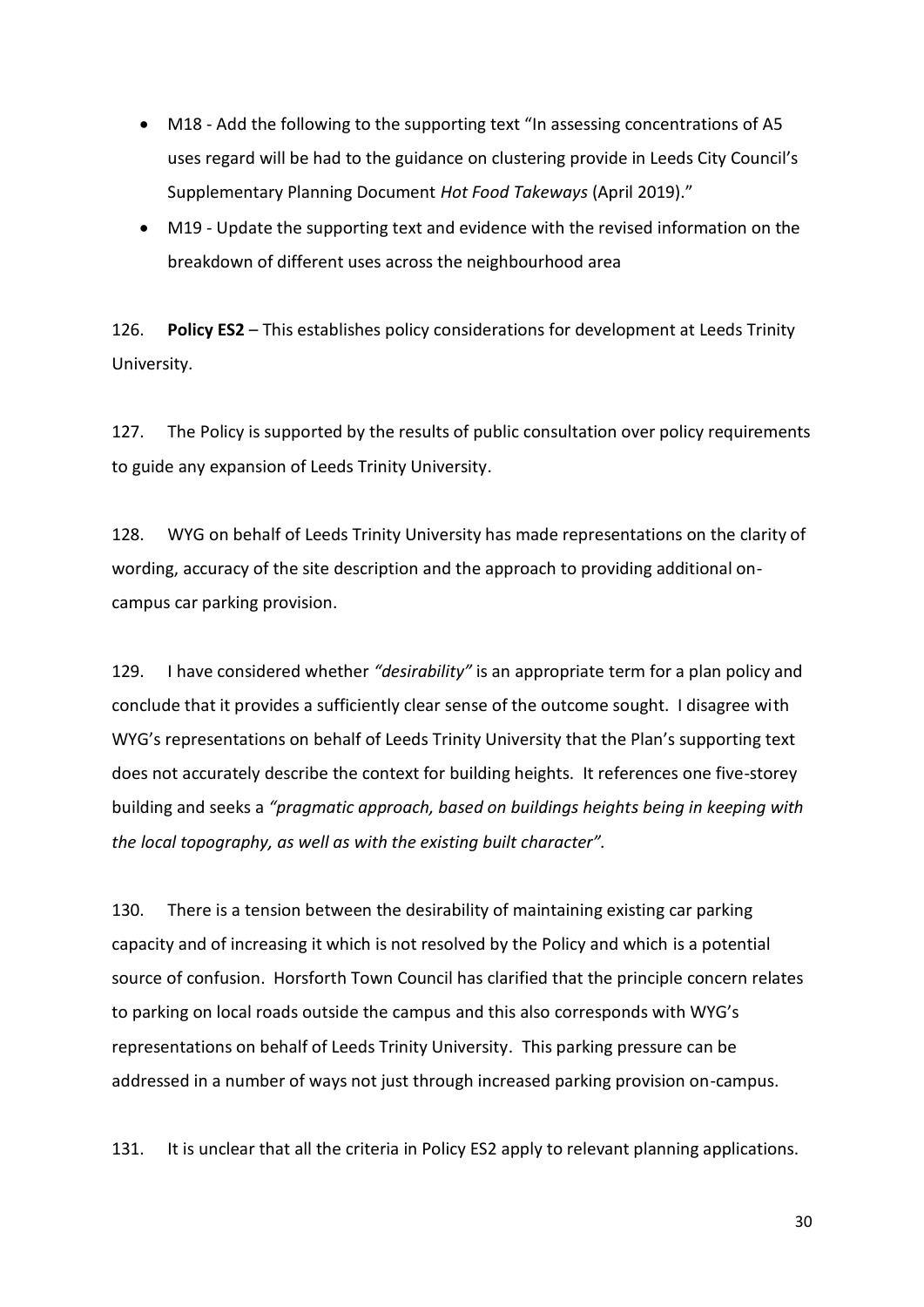132. Policy ES2 does not meet the Basic Conditions.

- **M20 - Amend Policy ES2 to:**
	- o **replace the third bullet with "The benefits for the surrounding area of reducing parking pressure on local roads."**
	- o **add** *"and"* **to the end of the penultimate bullet**

#### **Community Facilities and Services**

133. **Policy CFS1** – This protects and enhances an identified list of community facilities.

134. The Policy is supported by a list of 19 community facilities, 15 of which have only a website link by way of evidence. Nevertheless, the 19 community facilities are prima facie of value to the local community and this was confirmed during my visit.

135. WYG on behalf of Leeds Trinity University has made representations that provision of the Leeds Trinity University Sports Centre facilities for the community is a management decision and not one which should be fettered by planning policy. My assessment of Policy CFS1 is that it takes a wider view of what constitutes *"community need"* than this and it would include the use of the Sports Centre facilities by students who are a part of the Horsforth community. Core Strategy Policy P9 already makes similar provision for the provision of alternative facilities and the main effect of Policy CFS1 is to provide local detail on what constitutes community facilities in the area. Policy CFS1 would not fetter whether Leeds Trinity University continued to make its facilities available to the wider community and I recommend an addition to the supporting text to clarify this.

136. Policy CFS1 contains superfluous references to development *"requiring planning permission"* and that which is *"acceptable in principle"*. In response to my request Horsforth Town Council has confirmed that the reference to *"commercially provided facilities"* relates to any facility listing *"charges for its use or hire".* It then identifies four different ways in which charges are made. The term is confusing and does not provide the clarity necessary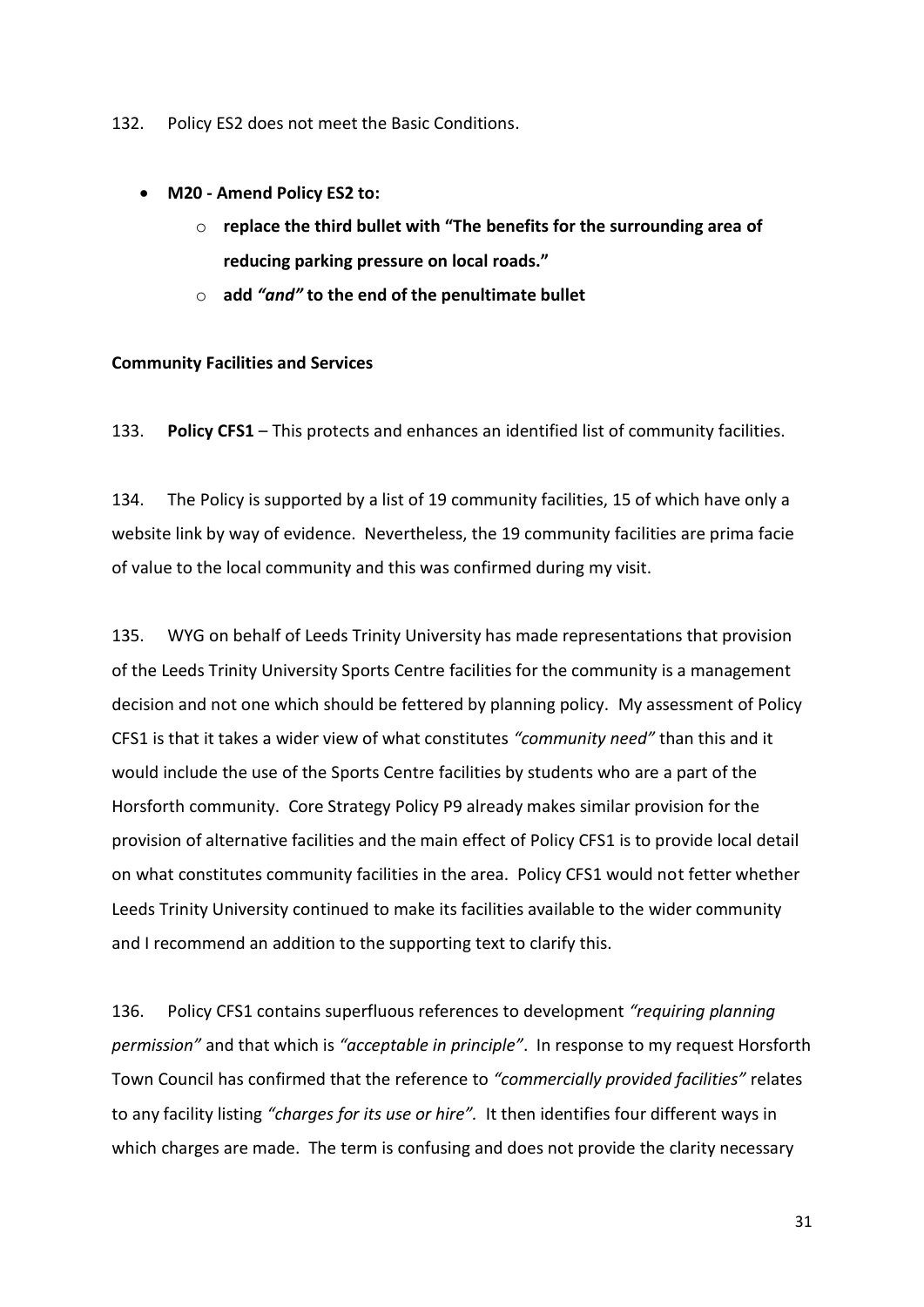for an effective policy. Those cases where a facility may need to close on commercial grounds are addressed by the requirement that a *"continuing community need is identified".*

137. Policy CFS1 does not meet the Basic Conditions.

- **M21 - Amend Policy CFS1 to:**
	- o **Delete** *"requiring planning permission"* **in the first line**
	- o **Delete the second paragraph beginning** *"Commercially provided facilities"*
	- o **Delete** *"acceptable in principle"* **in the last paragraph**
- M22 Add "(including the student community)" after *"community"* in the second line of the last paragraph before the Policy Box on page 37
- 138. **Policy CFS2** This encourages the development of new community facilities.
- 139. The Policy is encouraging and positively worded.
- 140. Policy CFS2 meets the Basic Conditions.
- 141. **Policy CFS3** This establishes the policy approach to schools development.

142. The Policy is supported by evidence that schools development will take place during the lifetime of the Plan. The drafting is such that it is unclear whether all the considerations apply.

143. Policy CFS3 meets the Basic Conditions.

**OM18 - [Amend Policy CFS3 to add "and" at the end of the second bullet]**

144. **Policy CFS4** – This establishes a policy expectation for the provision of drop off points within school grounds.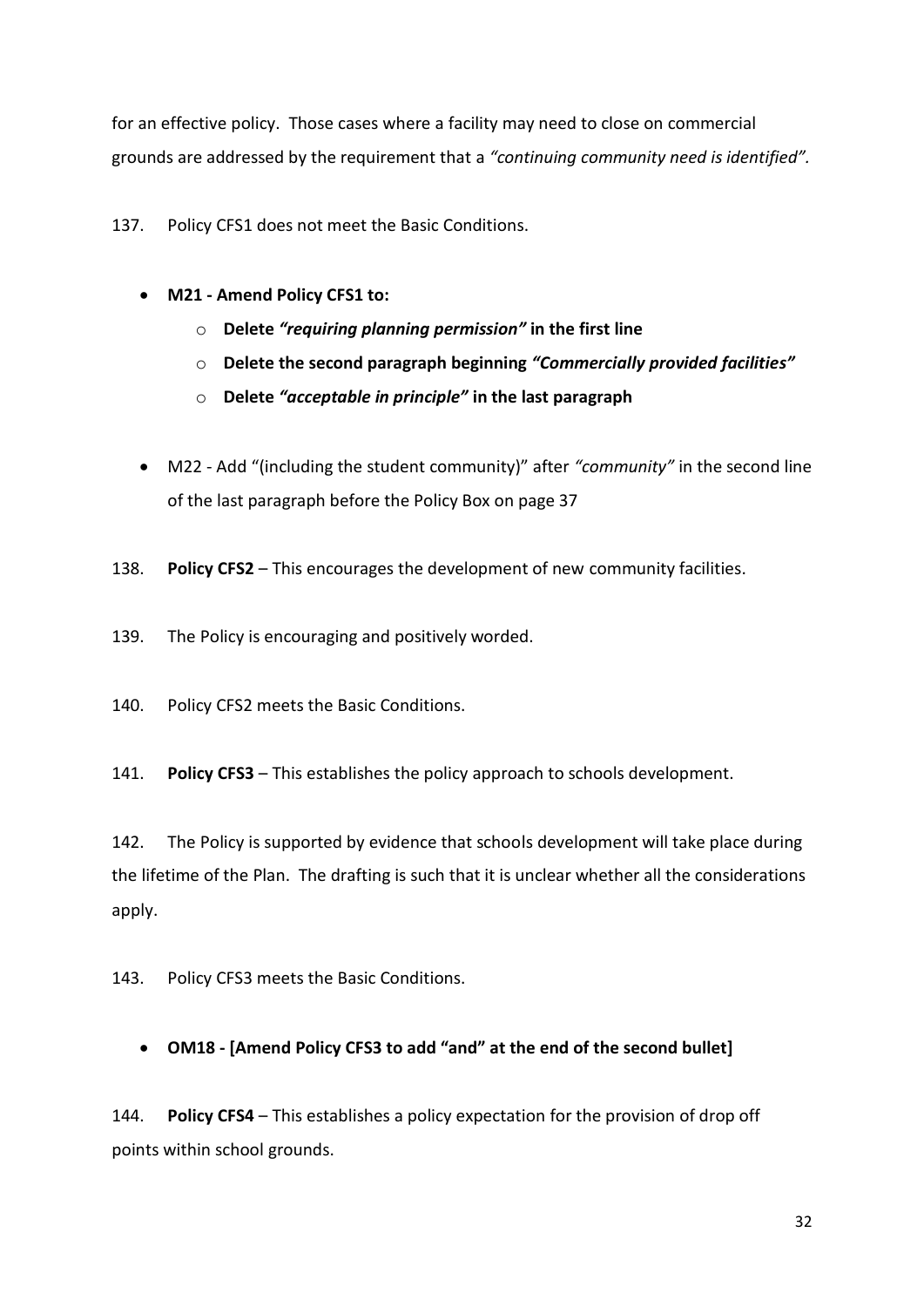145. The Policy is enabling and non-prescriptive. It could be combined with Policy CFS3 but also stands alone.

146. Policy CFS4 meets the Basic Conditions.

#### **Traffic and Transport**

147. Policies TT1 and TT2 are supported by evidence commissioned by Horsforth Town Council which identifies the importance of some car parks to business and shopping functions and capacity issues in some locations. National planning policy is supportive of increasing modal choice, reducing the need to travel and improving the quality (not quantity) of town centre parking (NPPF, section 9). Leeds City Council Core Strategy Policy T1 recognises the need to provide *"adequate parking"* to ensure the health and vitality of town centres. Leeds City Council's Supplementary Planning Document *Parking* (2016) encourages new off-street car parking in town centres to meet excess demand where measures to manage existing car parks and reduce demand have been taken (paragraph 6.4.6).

148. Policies TT1 and TT2 refer to "*Horsforth's centres*", "*existing centres*" and "*identified centres*" and indicate that they are shown on the Policy Proposals Map. The Policy Proposals Map has three blue hatched "*Town and Local Centres*". This is a potential source of confusion and a single description is recommended.

149. **Policy TT1** – This establishes the policy approach to public car parks, seeking to protect existing capacity and increase it at selected locations.

150. The Policy identifies two locations *"in Horsforth's centres"* where loss of car parking capacity to development *"will be resisted"*. These are shown on the Policy Proposals Map. Fink Hill Car Park is located within the designated Centre. The former Adult Care Services Car Park is not located in the designated Centre and it is therefore unclear which Town or Local centre should be providing compensatory parking. It is unclear from the numbering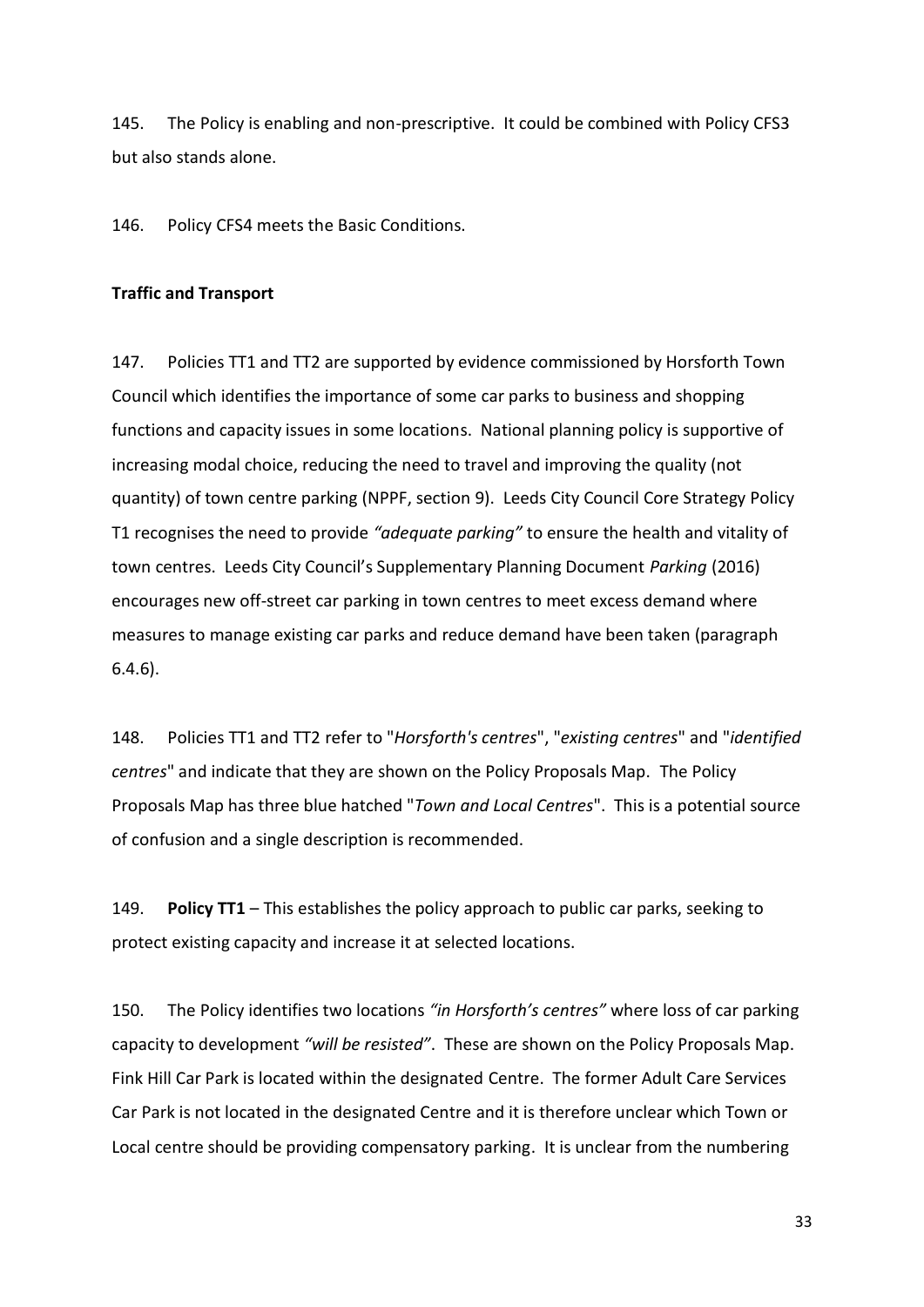on the Policy Proposals Map which car park is which and the red diagonal shading is also unclear. The Policy is negatively worded.

151. The evidence base shows that the two locations are only sometimes at full capacity, there are significant periods when they are well below capacity and there is capacity elsewhere in the designated centre.

152. The Policy encourages development which provides capacity in designated centres or at the railway station that exceeds recommended parking standards. There is no information provided on the source of these parking standards and the reference to compatibility with other Plan policies is superfluous. It also encourages additional capacity at Fink Hill car park.

153. I do not find the evidence base supports such an encouraging approach to increasing parking capacity in Horsforth's centres. It shows a degree of parking stress and the Policy does not consider alternatives to reducing demand. Three of the car parks are not pay and display and the car park with the most capacity is pay and display. My visit confirmed there is also significant additional short stay parking available which is not included in the study, including a major supermarket and an additional private car park off Fink Hill. The evidence base is not sufficient to justify exceeding recommended parking standards established by Leeds City Council.

154. Policy TT1 does not meet the Basic Conditions.

- **M23 - Amend Policy TT1 to:**
	- o **Delete** *"in Horsforth's centres"* **in the first sentence**
	- o **Replace** *"which would result in the loss of car parking capacity will be resisted"* **with "should not result in the loss of car parking capacity" in the first sentence**
	- o **Add "which results in the loss of existing car parking capacity" after**  *"permitted"* **in the second sentence**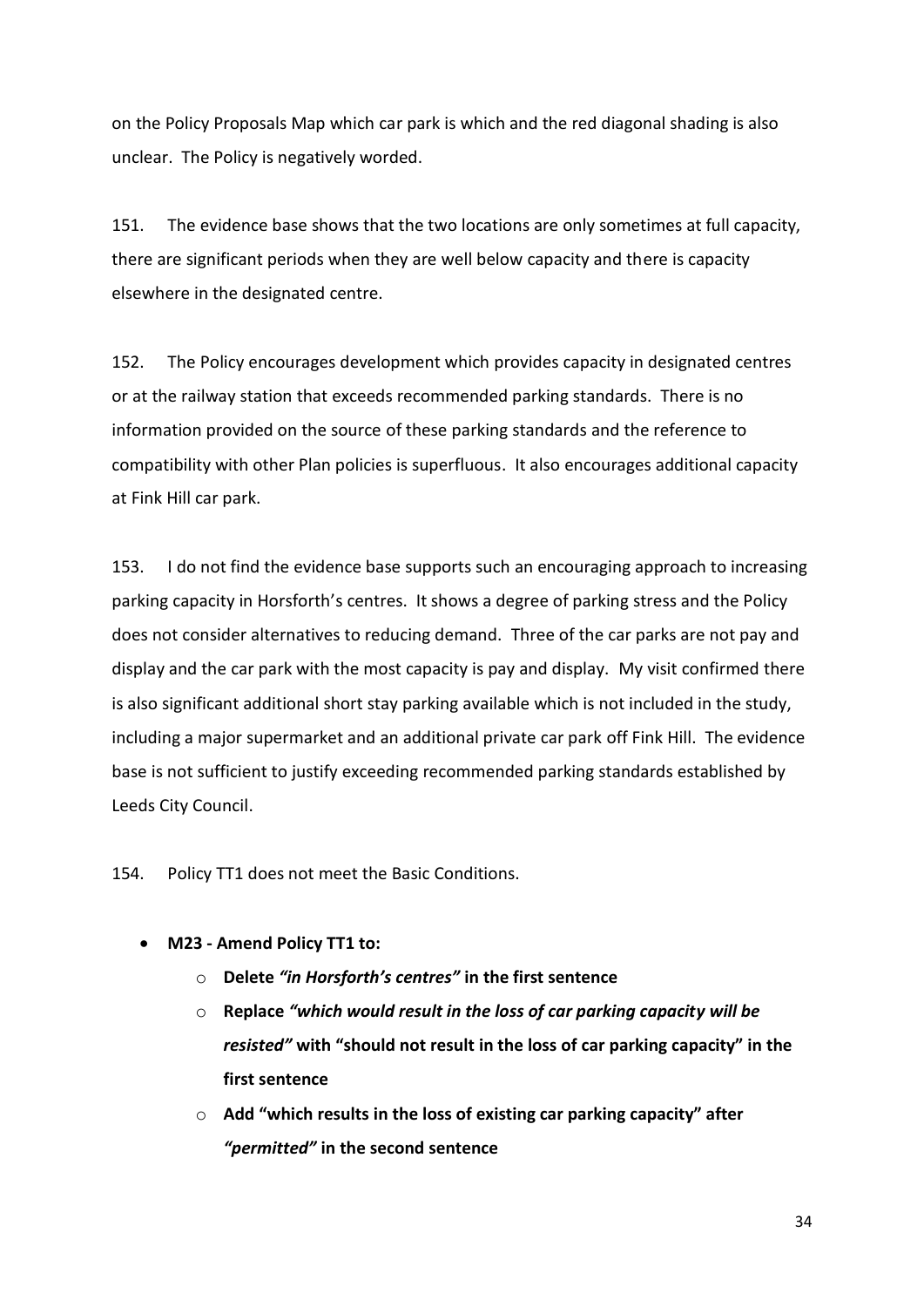- o **Replace** *"will be expected"* **with "should be provided" in the second sentence**
- o **Delete** *"or greater"* **in the second sentence**
- o **Replace** *"identified centres"* **with "nearest Town or Local Centre" in the second sentence**
- o **Replace** *"existing centres"* **with "Town or Local Centre" in the second paragraph**
- o **Replace** *", in excess of recommended parking standards", and which complies with other policies in this Neighbourhood Plan or in the Local Plan, will be encouraged"* **with "will be supported." in the second paragraph**
- o **Replace** *"is particularly encouraged"* **with "will be supported" in the third paragraph**
- OM19 [Add numbers relating to those on the Policy Proposals Map after each of the named car parks (e.g.  $(1)$  and  $(2)$ )]
- OM20 [Add "Recommended parking standards for Horsforth are provided in Leeds City Council's Supplementary Planning Document *Parking* (2016)" to the supporting text.]

155. **Policy TT2** - This establishes the policy approach to private car parks, seeking to protect existing capacity and increase it at selected locations.

156. The Policy identifies three locations where loss of car parking capacity to development *"will not be supported"* unless it meets specific criteria. These are shown on the Policy Proposals Map. It is unclear from the numbering on the Policy Proposals Map which car park is which. The Policy is negatively worded.

157. The evidence base shows that the two of the three locations are only sometimes at full capacity, there are significant periods when they are well below capacity and there is capacity elsewhere in the designated centre. One of the car parks – the only one to be pay and display – is never more than half full.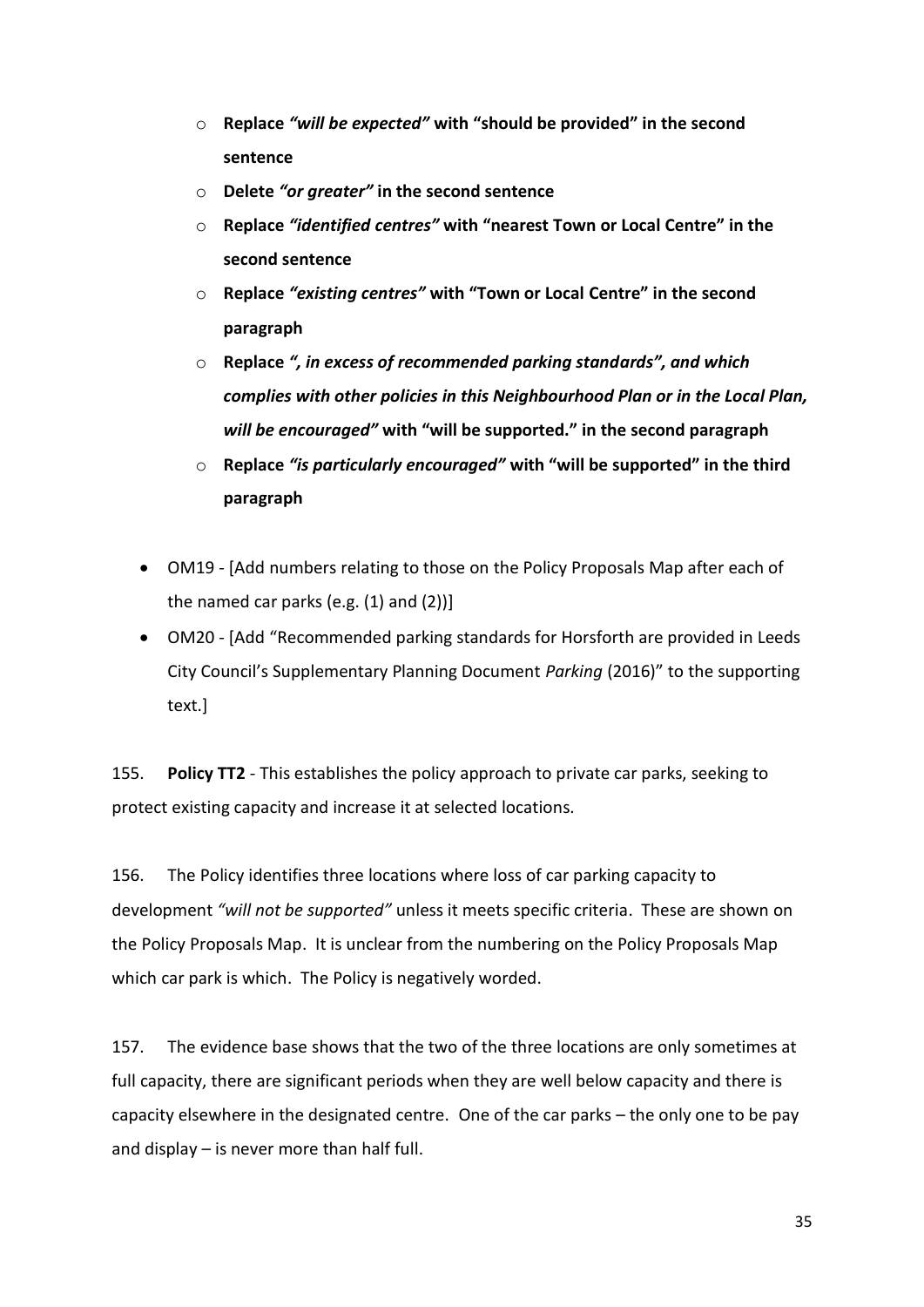158. The Policy encourages development which provides capacity in designated centres or at the railway station that exceeds recommended parking standards. There is no information provided on the source of these parking standards and the reference to compatibility with other Plan policies is superfluous. It also encourages additional capacity at the "Crabtree" Site car park.

159. As with Policy TT1 I do not find the evidence base supports such an encouraging approach to increasing parking capacity in Horsforth's centres. It shows a degree of parking stress and the Policy does not consider alternatives to reducing demand, including use of pay and display. There is evidence that Maverick's Car Park is under and not over used. My visit confirmed there is also significant additional short stay parking available which is not included in the study, including a major supermarket and an additional private car park off Fink Hill. The evidence base is not sufficient to justify exceeding recommended parking standards established by Leeds City Council.

160. Policy TT2 does not meet the Basic Conditions.

- **M24 - Amend Policy TT2 to:**
	- o **Replace** *"Horsforth's"* **with "Town or Local" in the first sentence**
	- o **Replace** *"will not be supported unless: - It can be clearly demonstrated"*  **with "should demonstrate" in the first sentence**
	- o **Delete** *"Maverick's Car Park (off Feast Field)"* **and make consequential changes to the Policy Proposals Map**
	- o **Replace** *"in excess of recommended parking standards", and which complies with other policies in this Neighbourhood Plan or in the Local Plan, will be encouraged"* **with "will be supported." in the second paragraph**
	- o **Replace** *"is particularly encouraged"* **with "will be supported" in the third paragraph**
- OM21 [Add numbers relating to those on the Policy Proposals Map after each of the named car parks (e.g.  $(1)$  and  $(2)$ )]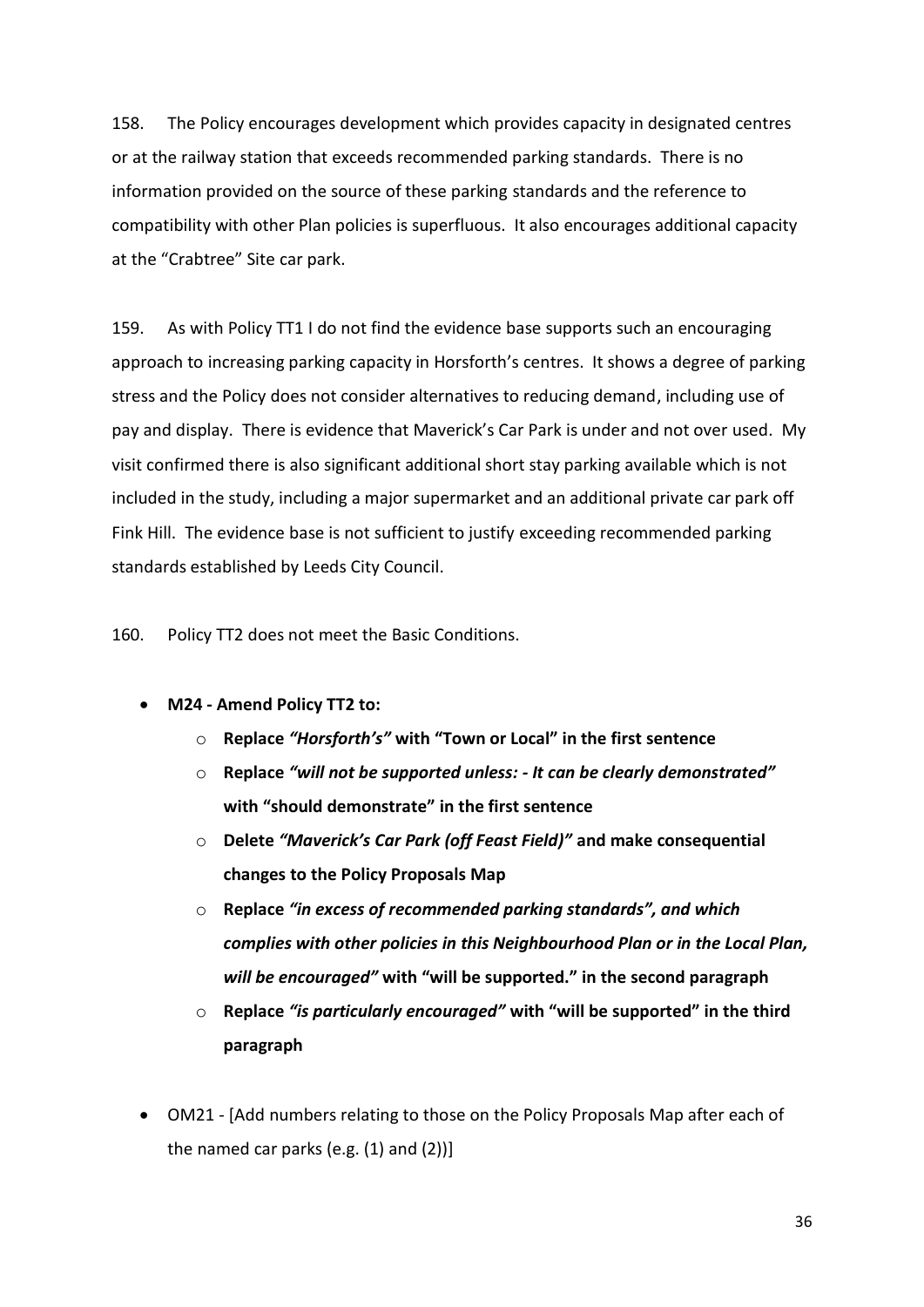161. **Policy TT3** – This established the policy framework for the relationship between new development and cycling, walking and equestrian provision.

162. The Policy is supported by Map 7 depicting the existing footpath, cycleway and bridleway network and evidence of strong public support. Map 7 is poorly reproduced although the detail of the network is also provided on the Policy Proposals Map. Map 7 is also labelled as Map 6.

163. I note John Barber's representations that further improvements to the cycleway network are needed and are not achieved by the neighbourhood plan. I also note the intention of the plan is to support new and improved provision for cycling.

164. Policy TT3 requires all development likely to increase usage of the network to provide connections or contribute to new provision. This would affect development with only a marginal impact on the network and is both too onerous and not justified by the evidence.

165. The Policy is too prescriptive in stating what development *"must"* ensure and includes superfluous references to the need for compliance with other Plan policies.

166. Policy TT3 does not meet the Basic Conditions.

- **M25 - Amend Policy TT3 to:**
	- o **Add "significantly" after** *"likely to"* **in the second paragraph**
	- o **Delete** *"and which comply with other policies in this Neighbourhood Plan or in the Local Plan"* **in the third paragraph**
	- o **Replace** *"must"* **with "should" in the fourth paragraph**
	- o **Delete** *", subject to compliance with other policies in this Neighbourhood Plan or in the Local Plan"* **in the fifth paragraph**
- M26 Replace Map 7 with a higher quality definition and delete the Map 6 Cycleways and Footpath Network" title